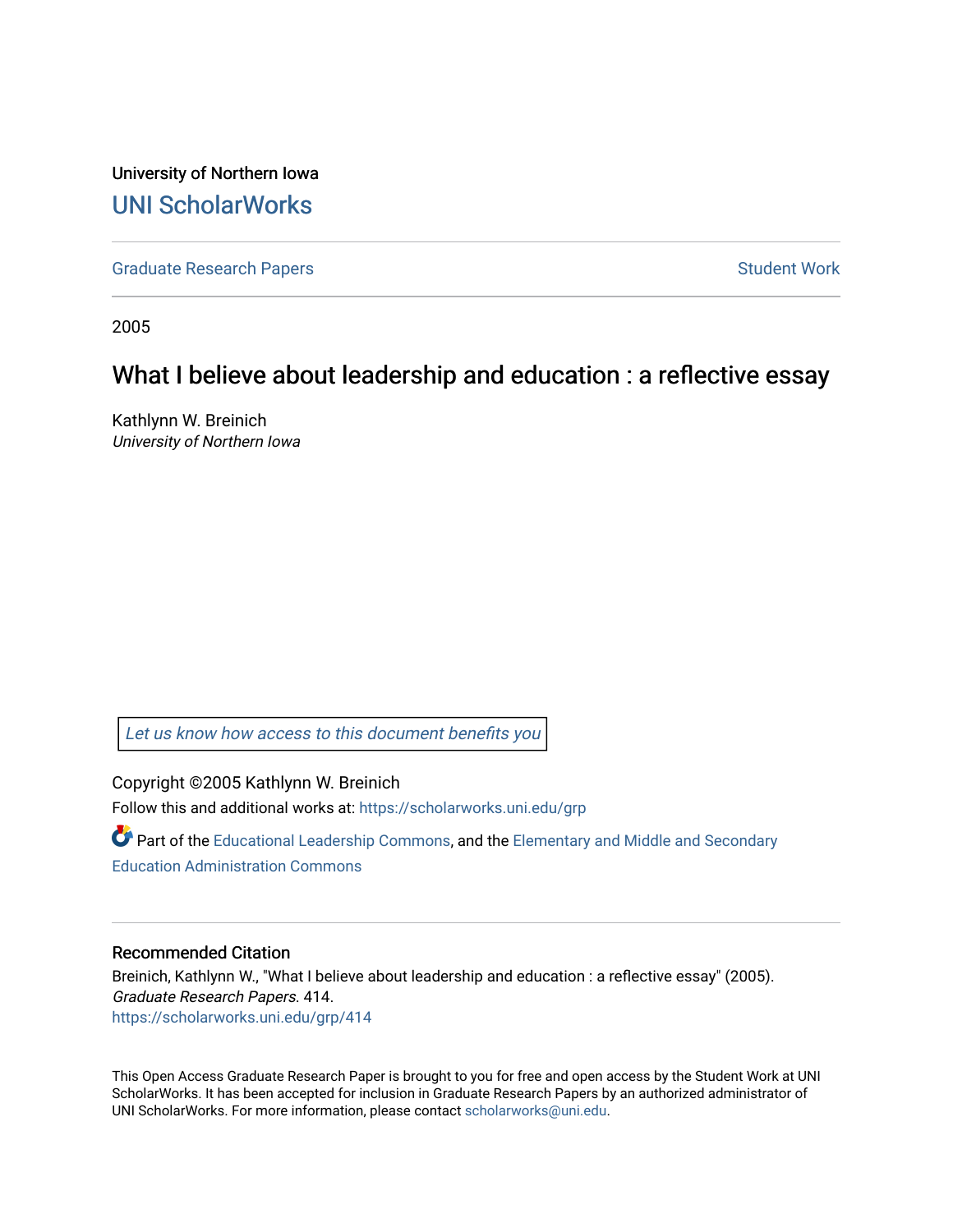### What I believe about leadership and education : a reflective essay

### **Abstract**

Communication is the ground work for everything. Without it an administrator cannot effectively move their school forward. However, the school needs a direction to go. When an administrator has a vision, he or she can lead the school in that direction – thus making the school a better place. In order for the school to be effective, it is also helpful to have an administrator that has good organizational skills.

Finally, a school is built for instruction. Above all else, an administrator must remember why they are there, to assist the staff in teaching children. The administrator must hold teachers accountable for their instructional practices.

Without communication, having a vision, being organized, and being an instructional leader, an administrator will be limited in their impact. When an administrator uses all these elements they will be highly effective with a significant impact on faculty and staff.

Administrators.must have many more skills than just these four. However, these are four core elements that are essential for exemplary educational leadership.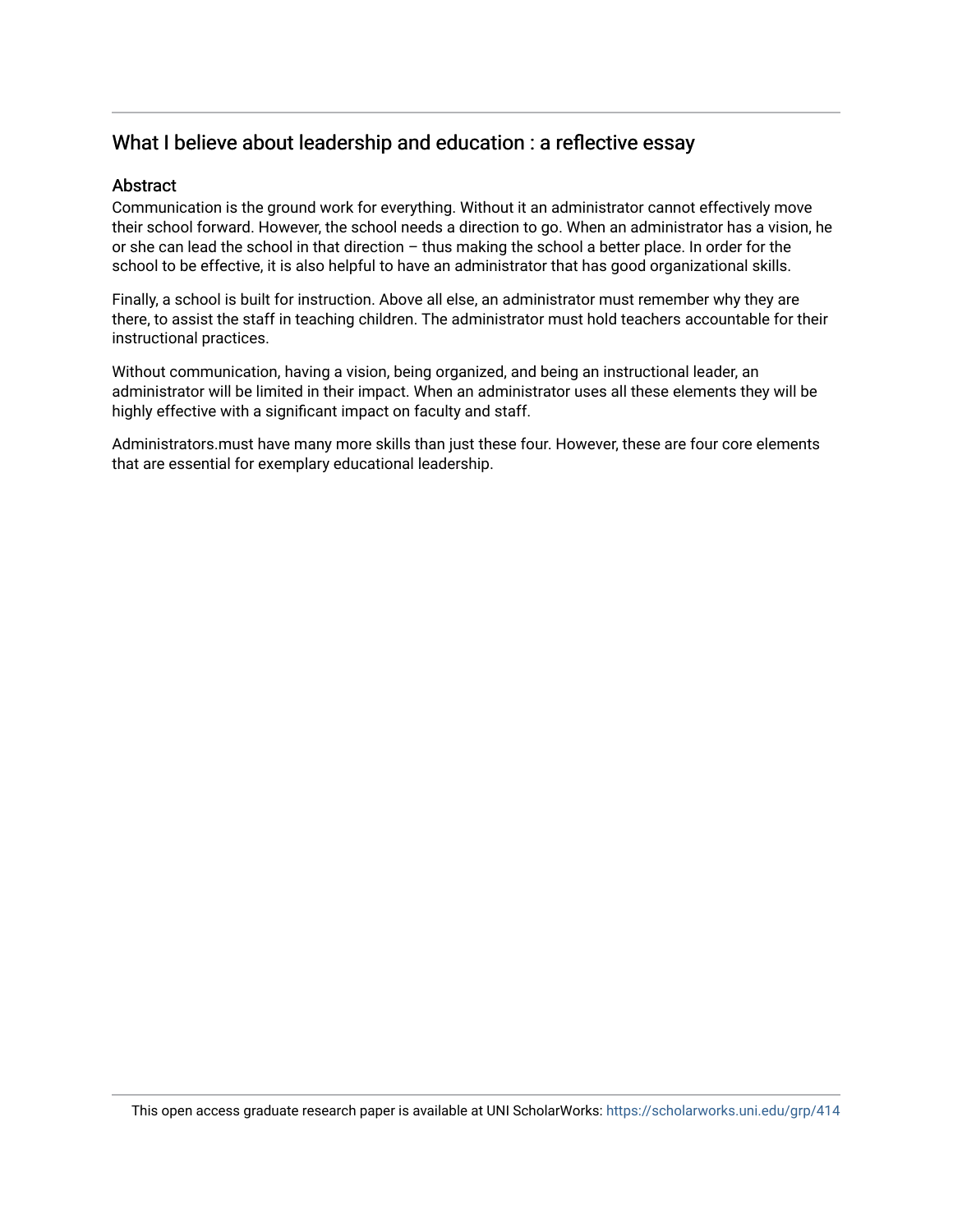### WHAT I BELIEVE ABOUT LEADERSHIP AND EDUCATION:

gan in Agentle

and the state of the special

الماء<br>موارد المعامل جاء

**Representation** 

### A REFLECTIVE ESSAY

**A Research Paper** 

أوامنا وقادرا والوارد والوالا فاقتلالهم اقتلاليق أفاطمت وال

Presented to

The Department of Educational Leadership, Counseling,

And Postsecondary Education

University of Northern Iowa

In Partial Fulfillment

Of the Requirement for the Degree

*I* 

Master of Arts in Education

 $\mathbf{By}$  . The state of the property of the

Kathlynn W. Breinich

May 2005

Dr. Robert Decker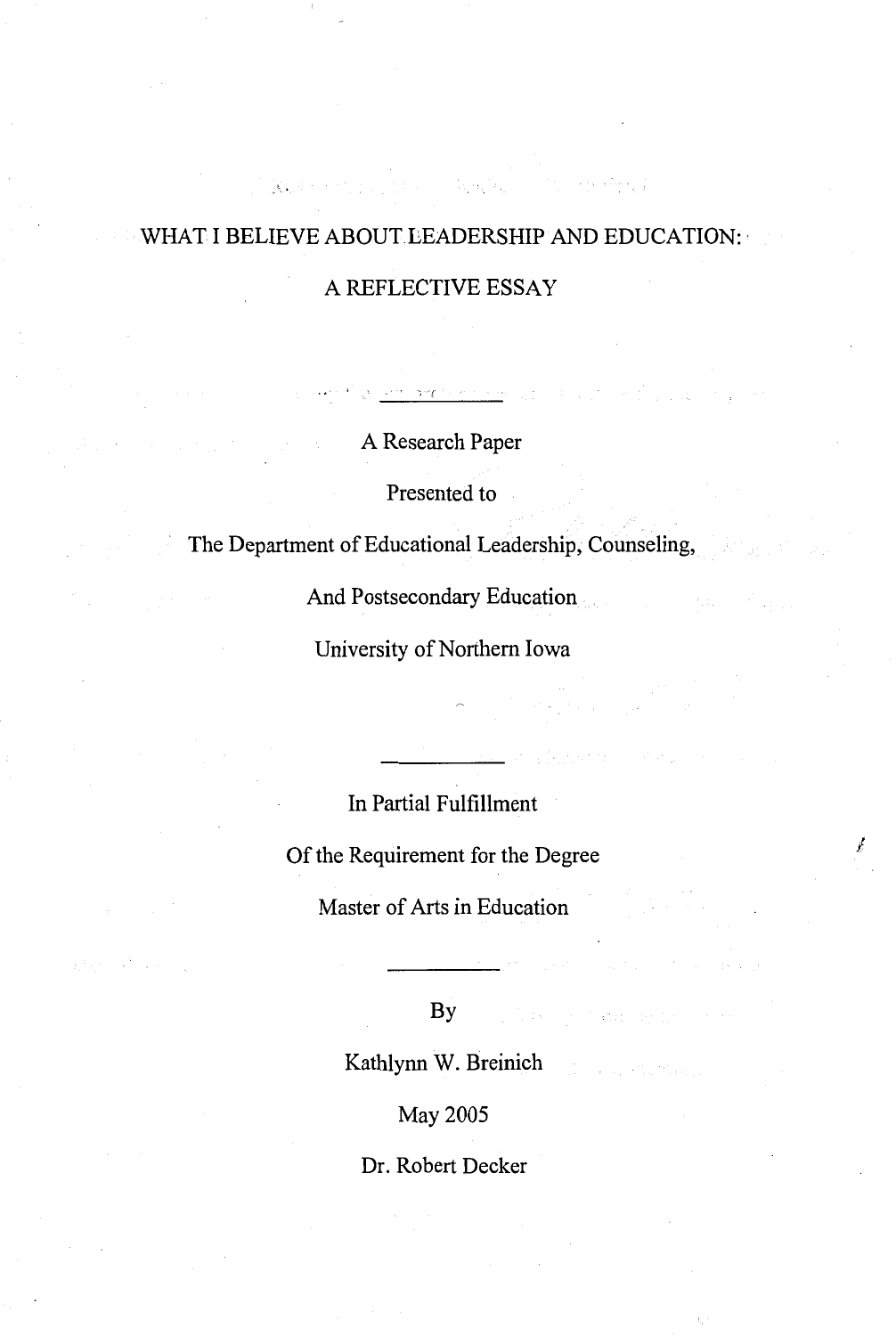### **This Research Paper by: Kathlynn W. Breinich** Entitled: WHAT I BELIEVE ABOUT LEADERSHIP AND EDUCATION: **A REFLECTIVE ESSAY**

has been approved as meeting the research paper requirements for the Degree of

Master of Arts in Education.

# Robert H. Decker

 $3 - 2 - 8005$ 

Date Approved

Advisor/Director of Research Paper

 $3 - 2 - 05$ 

Date Approved

## Victoria L. Robinson

Second Reader of Research Paper

 $3305$ 

Date Received

John K. Smith

Head, Department of Educational Leadership, Counseling, and Postsecondary Education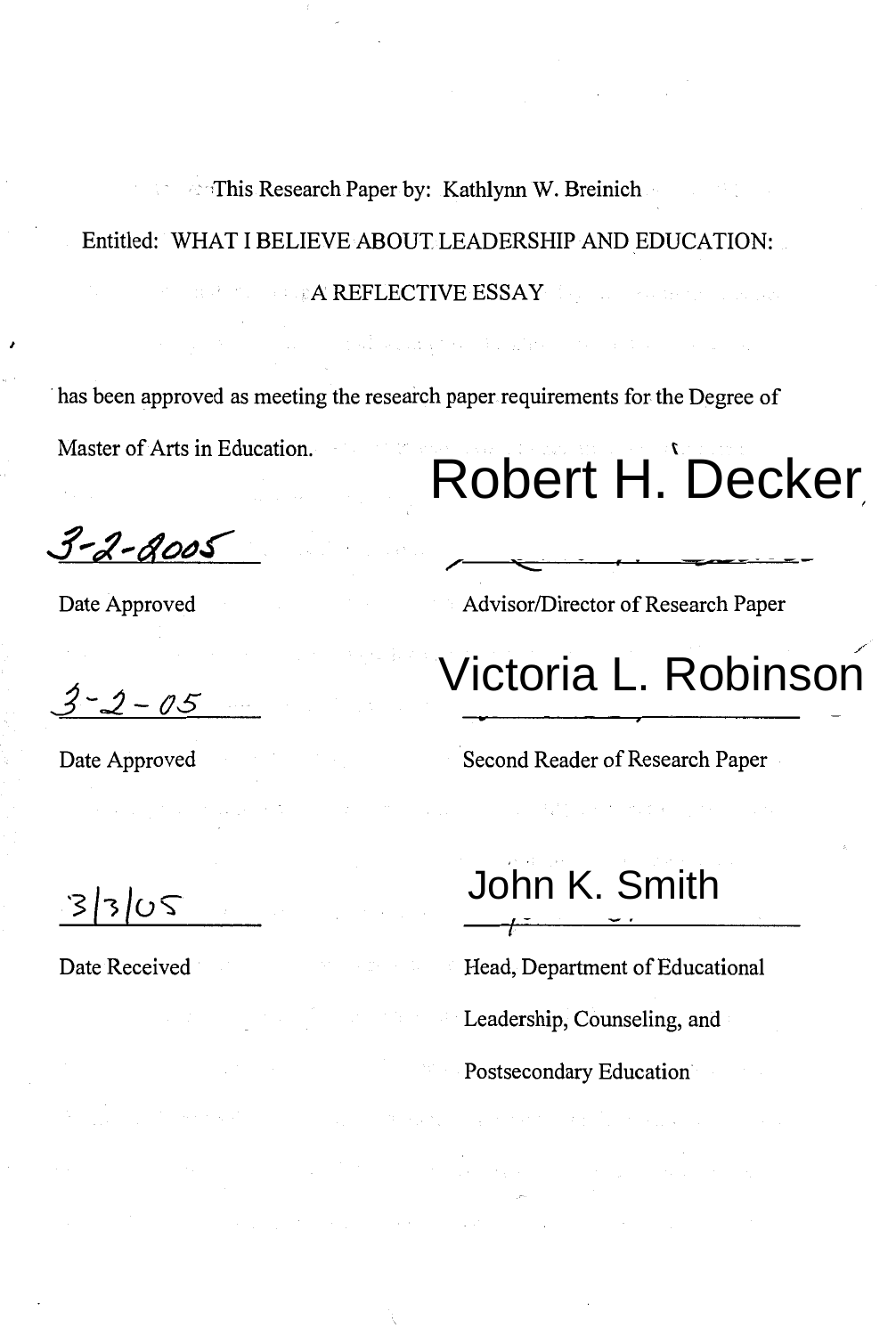At the tender age of four I knew that I wanted to be a teacher. It did not matter that I had no idea what this involved, however, I spent my entire life living with teachers, and the thought of going to school everyday was exciting. I ended up following this young dream and•went into education, still not sure of what I wanted to teach. I studied chemistry, physics, and mathematics in college, therefore everywhere I turned someone was trying to get me to go into research. They told me that I· could make more money in research rather than in education, but I did not want to live my life based on money. I wanted to be of service and benefit to the young people of society. I realize to benefit society, it is easier to impact the young rather than change the established habits of adults. Therefore, I ended up teaching math in the high school setting.

 $\sim$  Education is an evolving process. It is not just following the same routine every day, but leading the students in learning, using different methods to reach all of them. Doing the same thing day in and day out, or sitting with test tubes and chemicals as my only companions, was not my ideal work environment. I wanted to be involved, work with people, and see them grow into their dreams. Education takes on many different shapes and forms. It is the lecture in the classroom, allowing students to work together on projects, and giving tests over the material covered, but it is so much more. It is being a role model to someone who does not have a stable adult to look up to, helping them through whatever may be troubling them, listening to them so they know someone cares about them,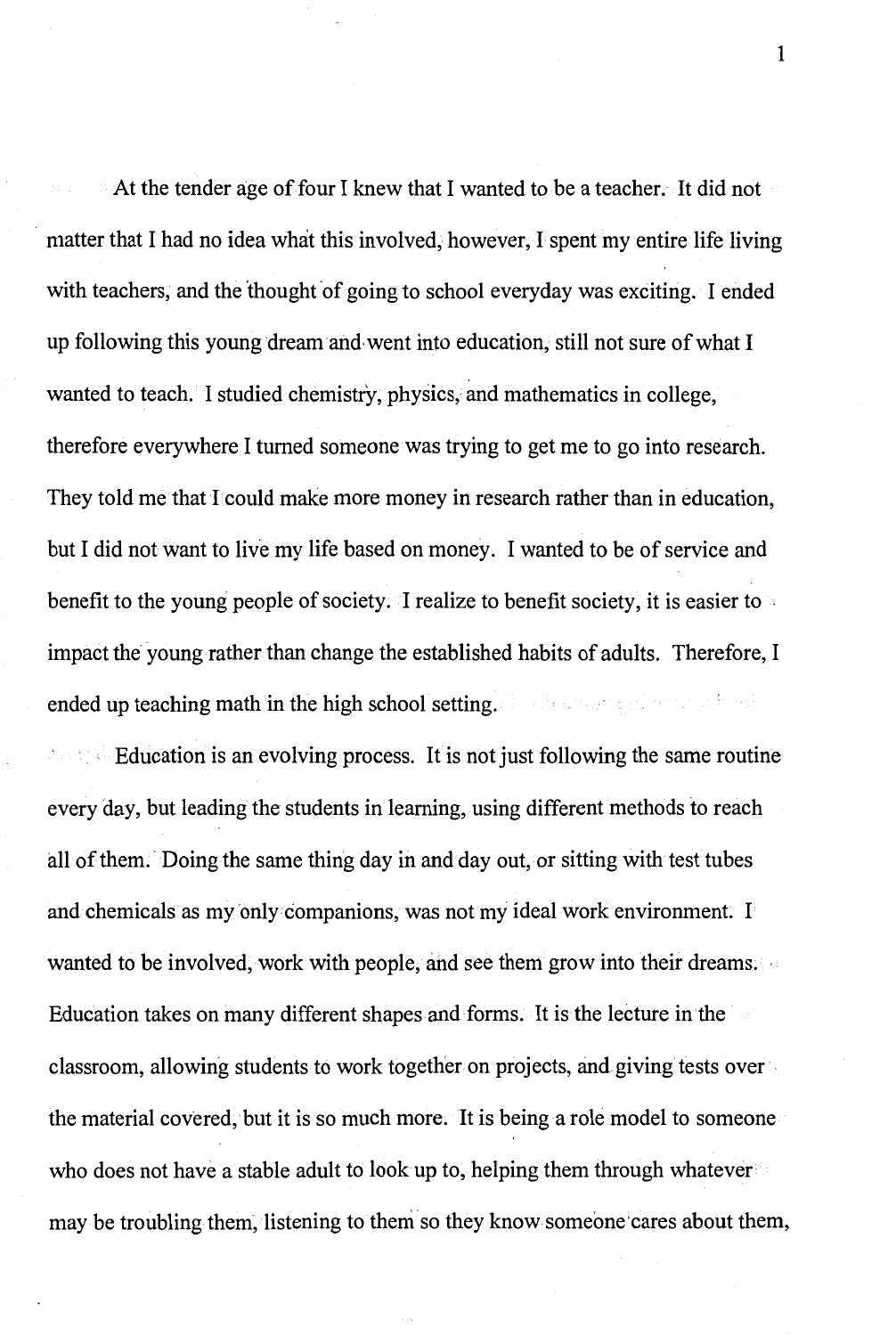and celebrating when they have achieved a goal. Since I teach math many people think I just stand in front of the room and do math problems all day, everyday. *(*  However, they would be surprised to see what my classroom is really like. ,We discuss the big football game that was won or lost. I will point out good plays made by the students in that class. I talk about what is happening in school or around the world, always trying to relate these real world issues to math. We make fun of the stupid things I seem to do in class, so they realize that I am a person, just like them. While we discuss all of this I get to know the students, how they learn and how they live. Then I can develop the method that will be the most beneficial for those students. y aktivitet yn y fan de f

I am now in my fourth year of teaching and! still enjoy going to school everyday. In the beginning, I had a.very difficult time balancing teaching and discipline. I thought that if I sent a student out, then they would not be learning. I tried throughout my first year to keep all students in my room; which ended up stressing me out and the entire class was unable to learn what I was teaching. I have gradually gotten to the.point that I will send a student out only after giving a couple warnings, talking with the student about potential resolutions and fail at completing them. Now, I rarely have discipline problems. I believe this might be because I listen to the students. I give each side time to explain then try to resolve any problems in class. Also, I keep class interesting. Some days I feel more like an actress than a math teacher. I also believe that a student should have a second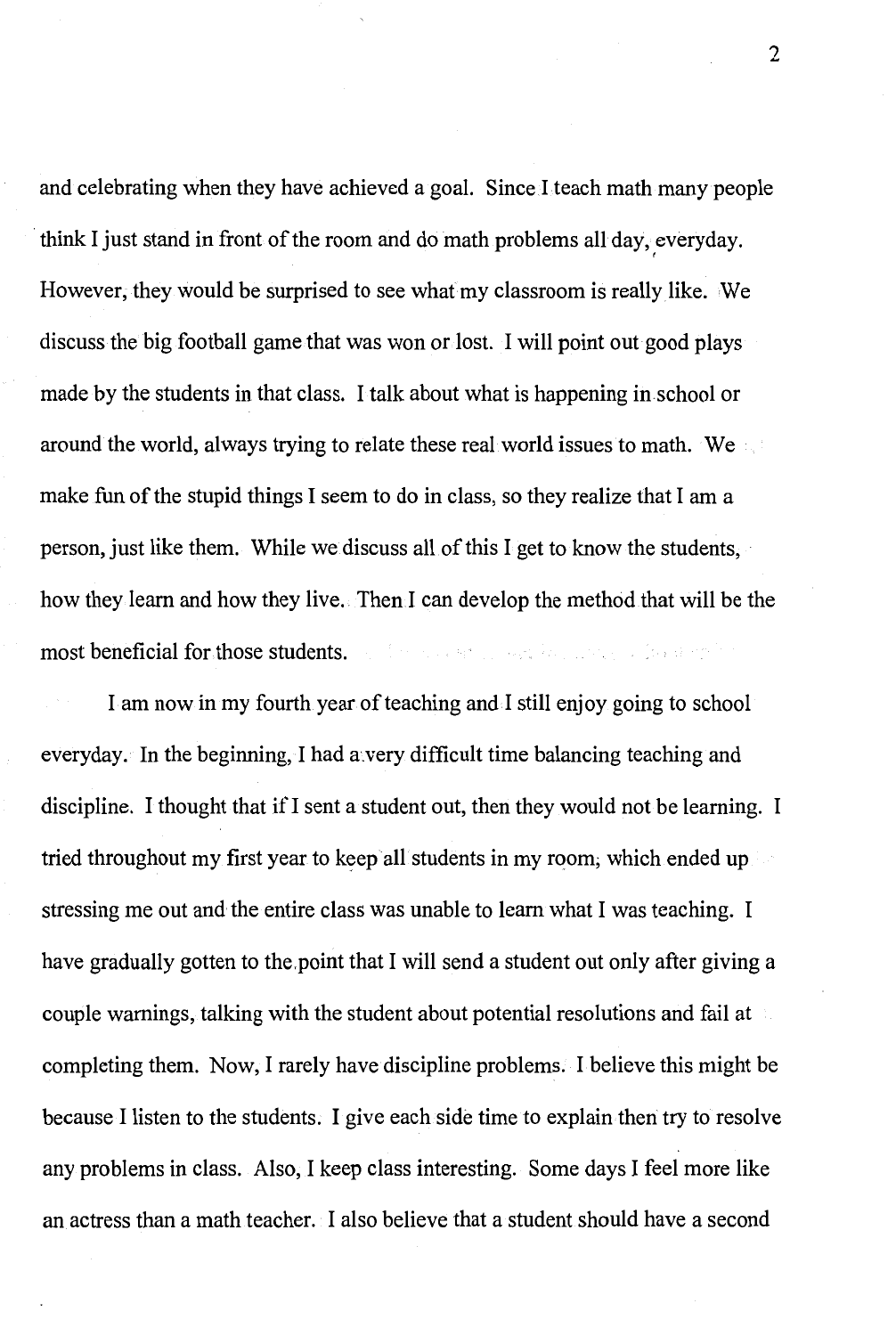chance, without any lingering feelings about past problems. The student can either act better or there will be some disciplinary action. In our school that comes from the Dean of Students, not the teacher. Johnson (2004) says that "when students believe that success is possible, they will try. It they don't believe success is possible, no matter how easy the material or how smart the student, they will fail," (p.43). I agree with her statement and everyday I use this to reach my students. We have a second contract the state of the state of the state of the state of the

During my second year I became an advisor for our student government, Student Senate. This group was not about governing the school but raising money for charities, feeding the homeless, and working on getting more school spirit. This was a great step for me. I was able to get more involved in the school, and with the students. Senate does most of the activities within the school, so it has been up to me to do a great deal of the planning. After a couple years with Senate, I decided that I needed to go further. I needed to get more involved in the school rather than with just the activities. The second contract of the second

I knew it was time that I continue my professional development, or I would never do it. I wanted a program that was in the Quad Cities so that I would not have to travel. I thought about getting a master in mathematics education, since I need this to teach higher math, at my school. However, I realized that besides teaching higher math, it would not help me make a difference. I also wanted to give my career an outlet to move forward. So, I decided to enter the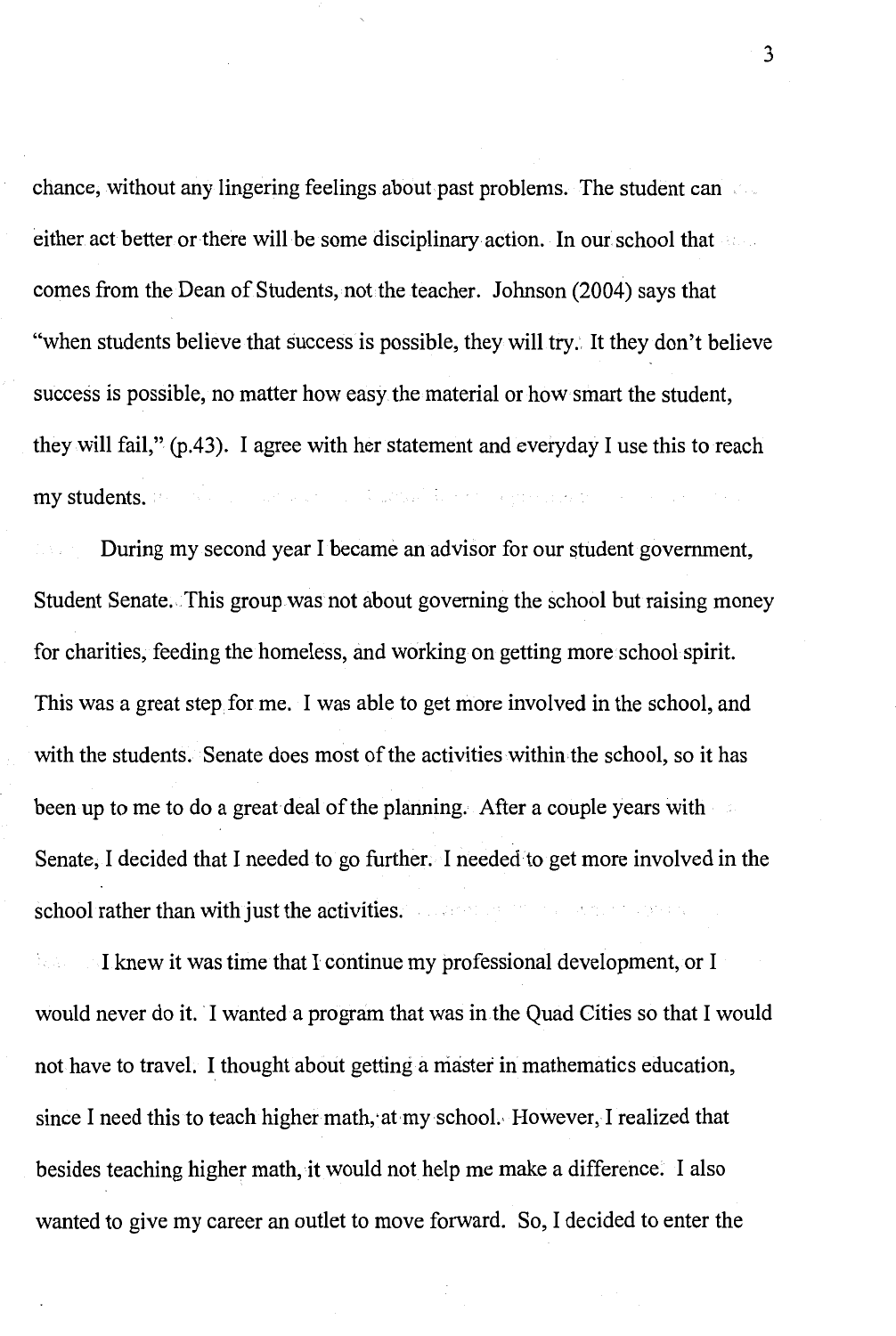educational leadership program because I knew this was a major area for making a difference. An administrator not only impacts students as teachers do, but also impacts teachers, parents, and the community.

As an administrator, I would,have more voice in what happens in my school. I would have more opportunities to increase student diversity and tolerance, by bringing in programs relating to this topic. I could increase parental involvement in students' education. I could bring in programs for parents about living with adolescents, or even adult education for parents who need more education. As an administrator I could increase business involvement in education, providing students with the skills to go into business, and providing businesses future employees with the proper skills.

I realized that principals had much more to do than improve the school. An administrator must be a visionary, and have a plan on where the school needs to be, and that they need to be able to implement the plan with community involvement. They must make the school environment one where students can learn and teachers feel free to teach to all students. The administrator needs to be able to keep the school running efficiently, work effectively within the communities diverse needs, be fair and ethical in all that they do, and are the political voice for the school. By getting my administrative degree now I can, over the next few years, not only develop my teaching skills but also focus on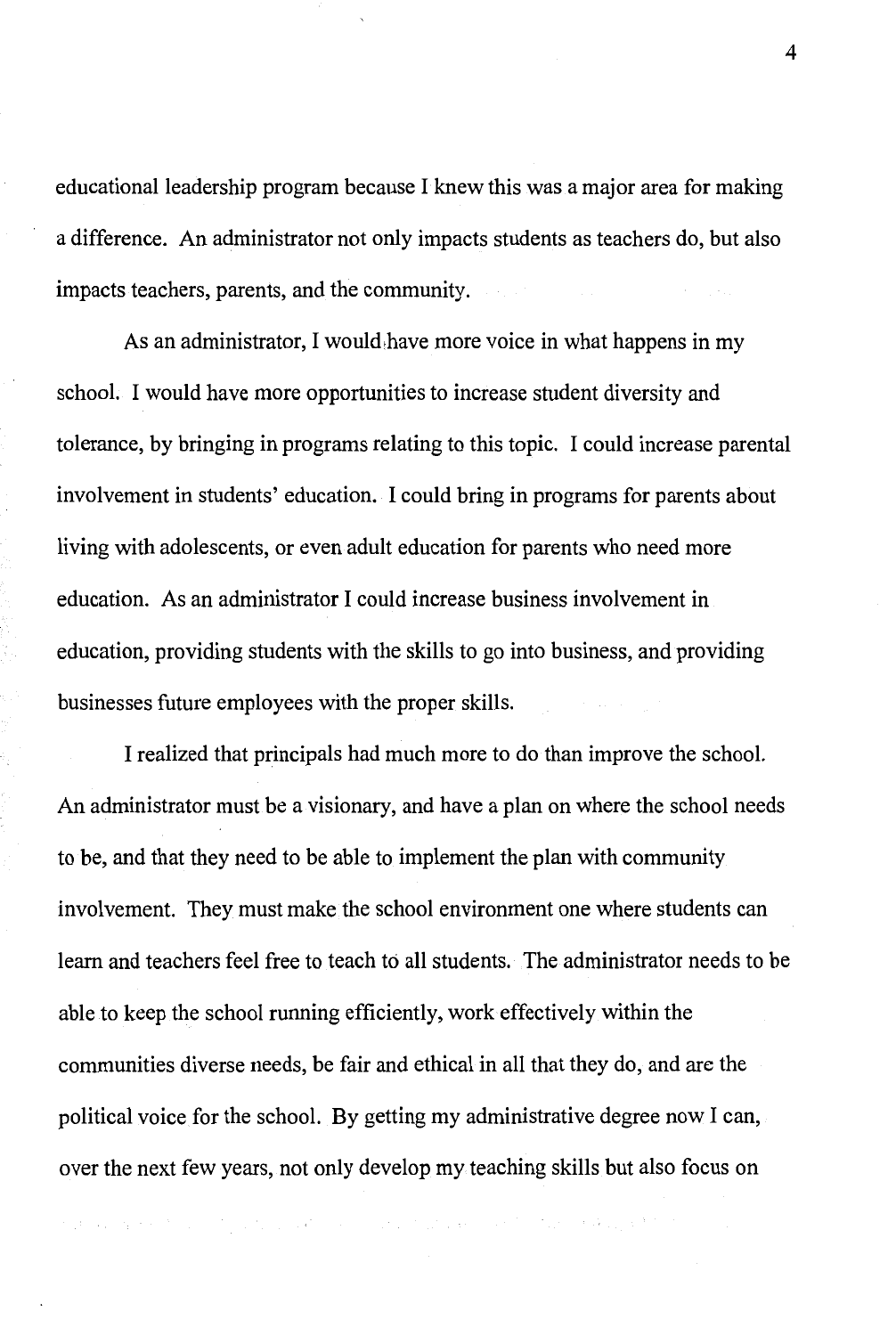developing my administrative abilities. Being a good, effective administrator is not going to be easy, but I see it as the next step in my professional development.

I have thought about four essential skills that are essential for being an effective administrator. These essential skills: communication, being a visionary, being organized, and being an instructional leader are the backbone for all administrators. The experimental special special strong conducts the property of the property

### Communication of the Communication of the article of the latitude

Communication is an essential skill that all good leaders should have. "Communication is a prerequisite to problem-solving and one of the most fundamental skills in life," (Covey, 1991, p. 138). In the short time that I have been in education I have experienced the extremes of good and bad communication. During my first three years in education, the principal was nearly obsessed with communication. She was so concerned that the staff knew what was happening that we had staff meetings at least two times a month. Sometimes, we would even utilize extended days to get out large amounts of information. I continually heard people complaining about the amount of meetings being held and that the information could have been sent in an email.

This year we have a new principal. We no longer have the vast amounts. of staff meetings. In fact I can only think of three that-were held after school to get out information. Now, I hear staff members complaining that they do not know what is going on anymore. I realize that no matter what, the staff will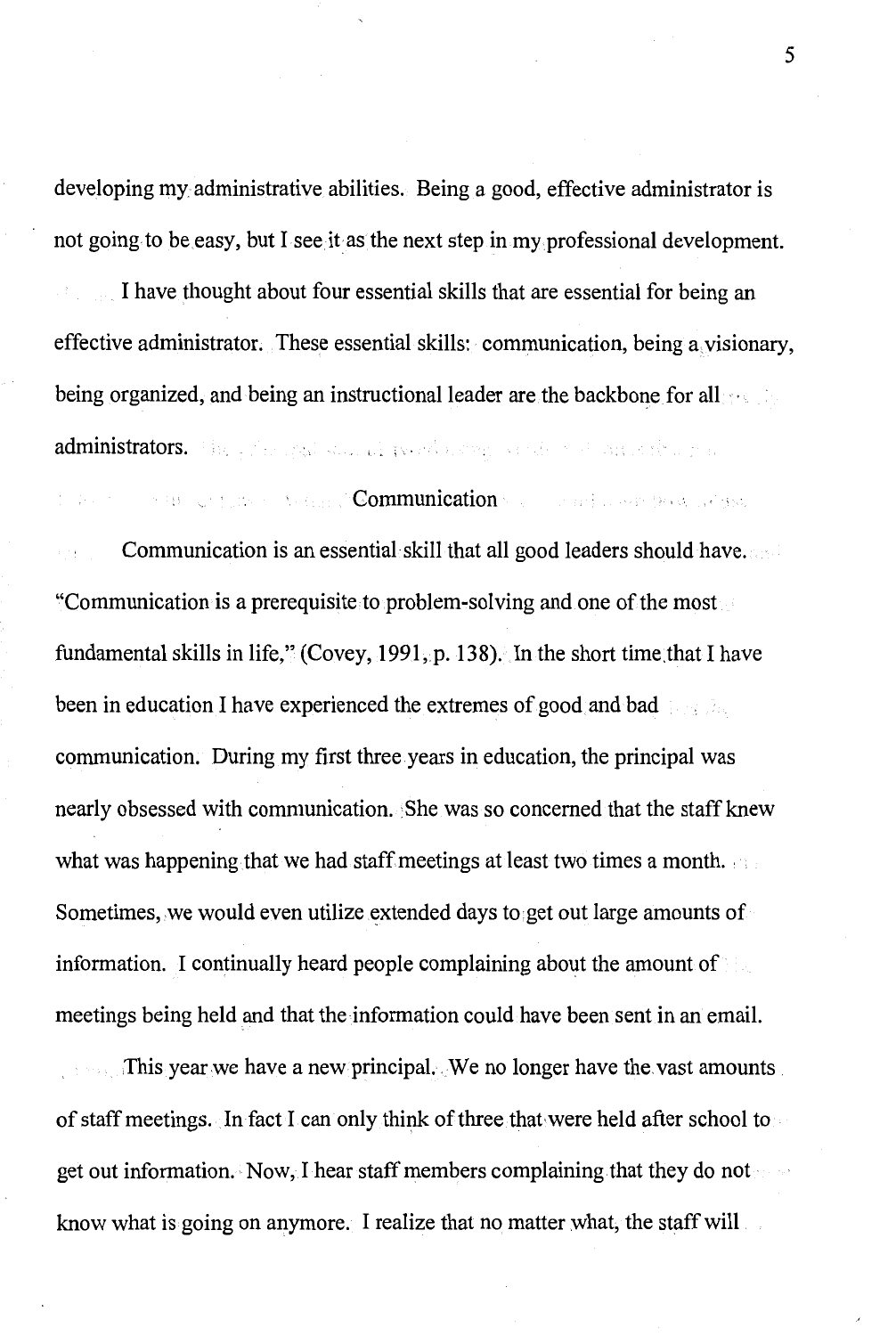complain. However, I think that I have seen:the two extremes. !believe that communication, if used correctly, is the most important tool an administrator salter what doesn't be believer and consent should develop.

The first important aspect of communication, for anyone wanting to be an effective communicator to know,, is how to get information conveyed effectively and efficiently. The principal should avoid using words and tones that put listeners on the defense. What this means is that one should learn how to use language effectively. The administrator should be able to use clear, concise, and understandable phrases. Principals should avoid using slang, rambling, and mumbling. The tone one should use should be clear and audible. "Speaking forcefully suggests to the listeners that you have power. Mumbling has the opposite effect," (O'Leary, 2000, p. 24).

The second important aspect of communication is nonverbal communication. The speaker should exude confidence; this can include being slightly aggressive rather than being timid. When speaking, the administrator should have good posture and eye contact with whom they are speaking. The speaker should also give the listener his or her full attention. Nonverbal communication also includes using hand gestures. Some hand gestures speak for themselves, for example the ''thumbs up" when someone does a good job. Others enforce the point being made, for example "punching a fist down on a conference table to lend weight to a point," (O'Leary, 2000, p. 31). Personal appearance is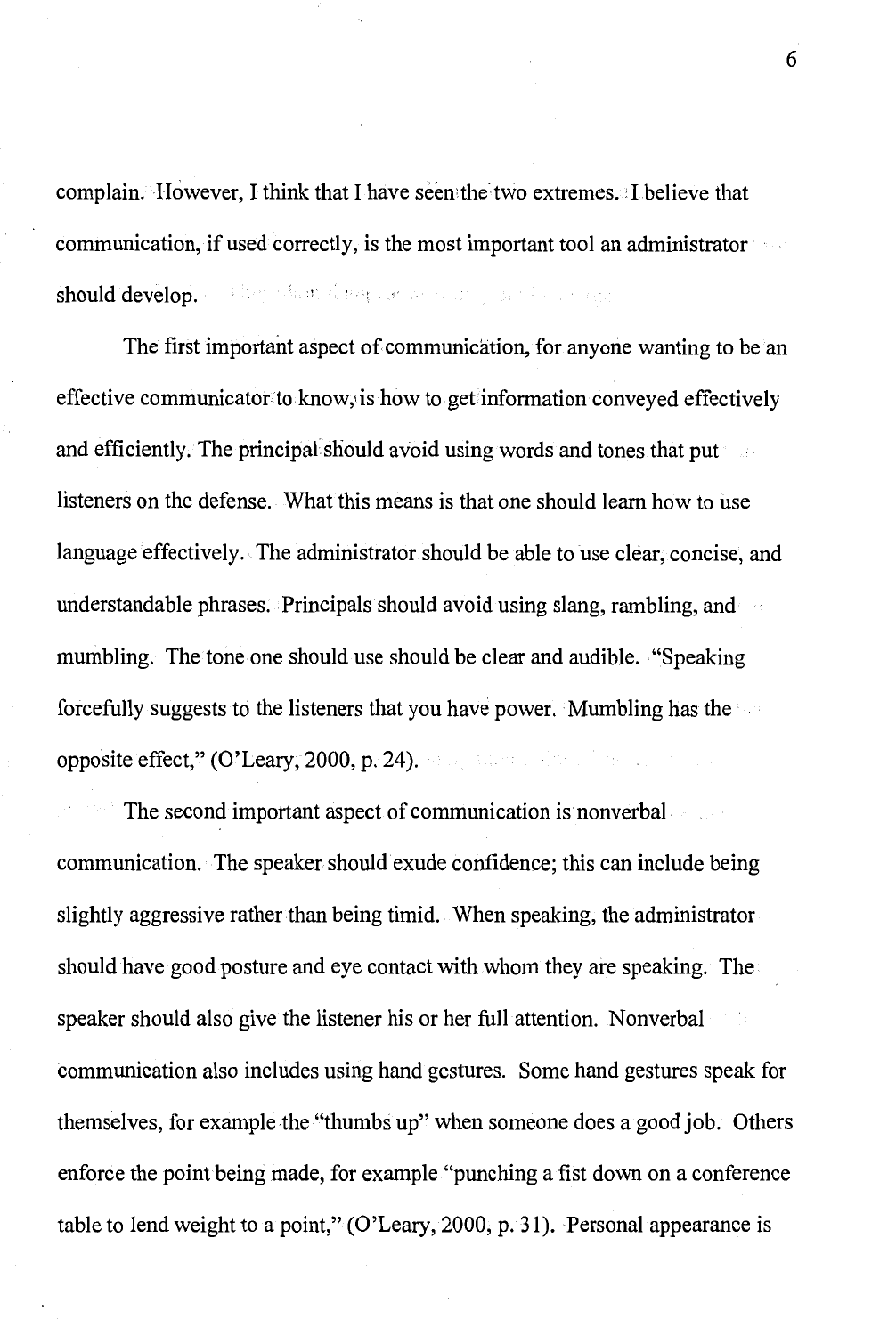also a nonverbal communication factor. If an administrator is dressed in sweatpants, no one would see them as in charge. An administrator must dress for the role as leader. They should appear as if they are in charge.

Communication is a two way.process. It helps one understand the needs and ideas of others. Communication involves listening to others as well as speaking yourself. Covey (1991) says that "the most powerful principle of all human interaction [is] genuinely seeking to understand another deeply before . being understood in return" (p. 272). Administrators continuously have to deal with complaints from parents and staff. I believe that the most effective way to handle these complaints is to listen. Make sure the speaker knows you are listening to them, and are sincerely trying to understand their side. Then, when they know you are interested in understanding their point of view, you can provide them the information they might not know. Whatever the case may be, everyone appreciates the sense that they are being heard.  $P(3)$  and  $P(4)$  and  $P(5)$ 

The final aspect of communication is the written word. Administrators frequently use memos or emails to get information out quickly to their staff. It is important to make this type of communication as succinct as possible. The first thing that the reader sees is the subject line.' ''The subject line needs to be specific enough to differentiate that message from others on the same subject, but broad enough to cover everything in the message," (Locker, 1995, p. 150). The language of the memo or email must also convey the message you are trying to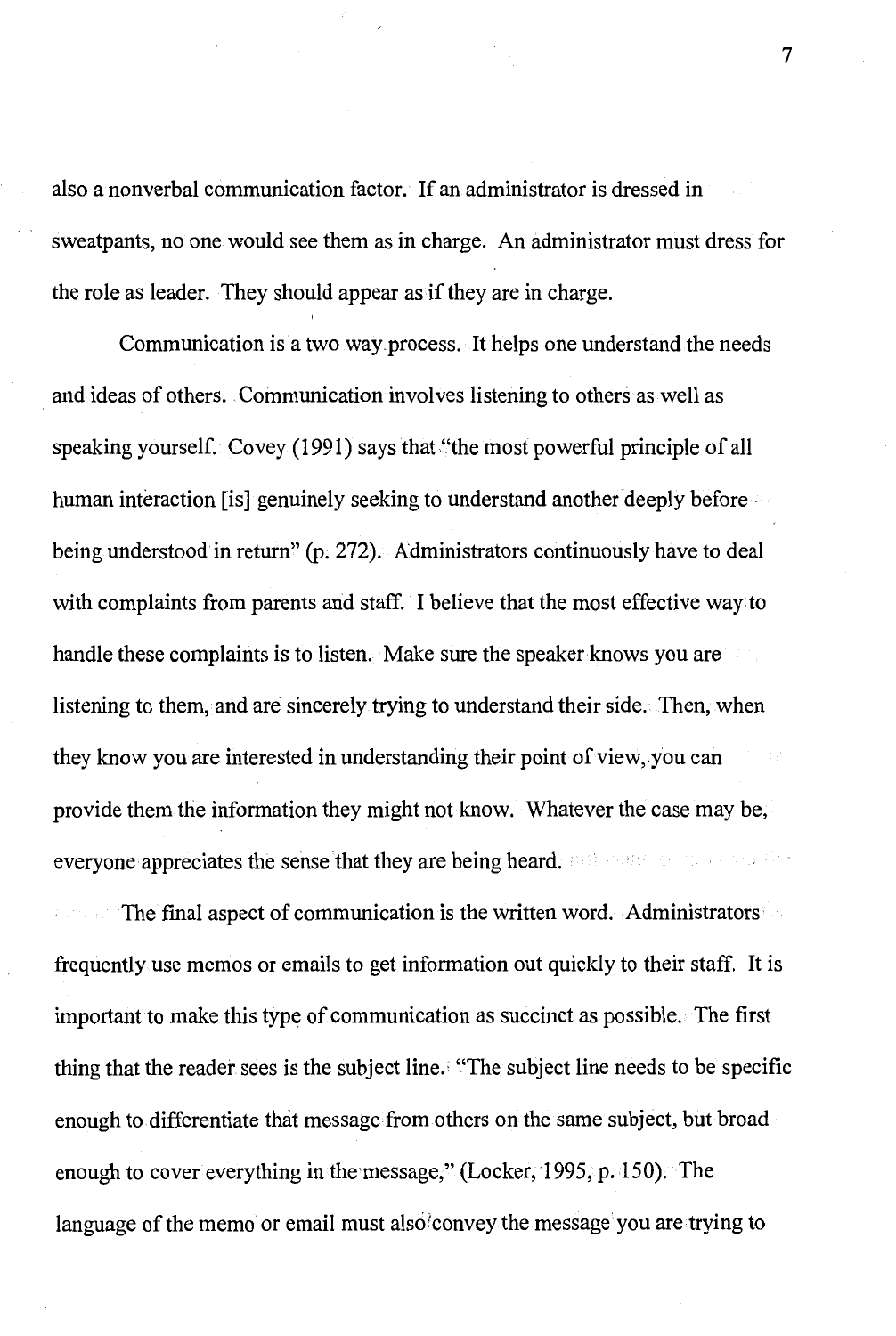get out, without being to wordy. If the message is too long, or covers material that the reader views as unimportant they are less likely to read it, make sure that it is being sent to only those who need to know.

As an educator and future administrator, I believe communicating effectively and efficiently are essential skills. It is important to be seen as someone who can speak efficiently and eloquently. There are two important reasons why this is the case. First, the staff rieeds to be kept informed. They do not want to be talked at, but talked to. They want to understand and be understood. The staff will then be satisfied. Second, it is important because there are times when the principal must speak to the public. Not only at when being interviewed by reporters because of some trouble, but also for the times of great joy; such as graduations. I hope to develop my communication skills so that I am capable of speaking effectively whenever I am needed. I want to be able to·be the spokesperson for my school, when that time comes. I do not want to tum over the public relations to someone else, because my speaking skills are not sufficient for speaking to the public. The process of the process of the complete section

 $\sim$  One of the most important reasons why an administrator must have good communication skills is due to the fact that they are always dealing with the public. An administrator is expected to.stay active in the community. They join groups such as the Rotary Club and attend meetings involving all sorts of community leaders. Communication skills are necessary for the principal to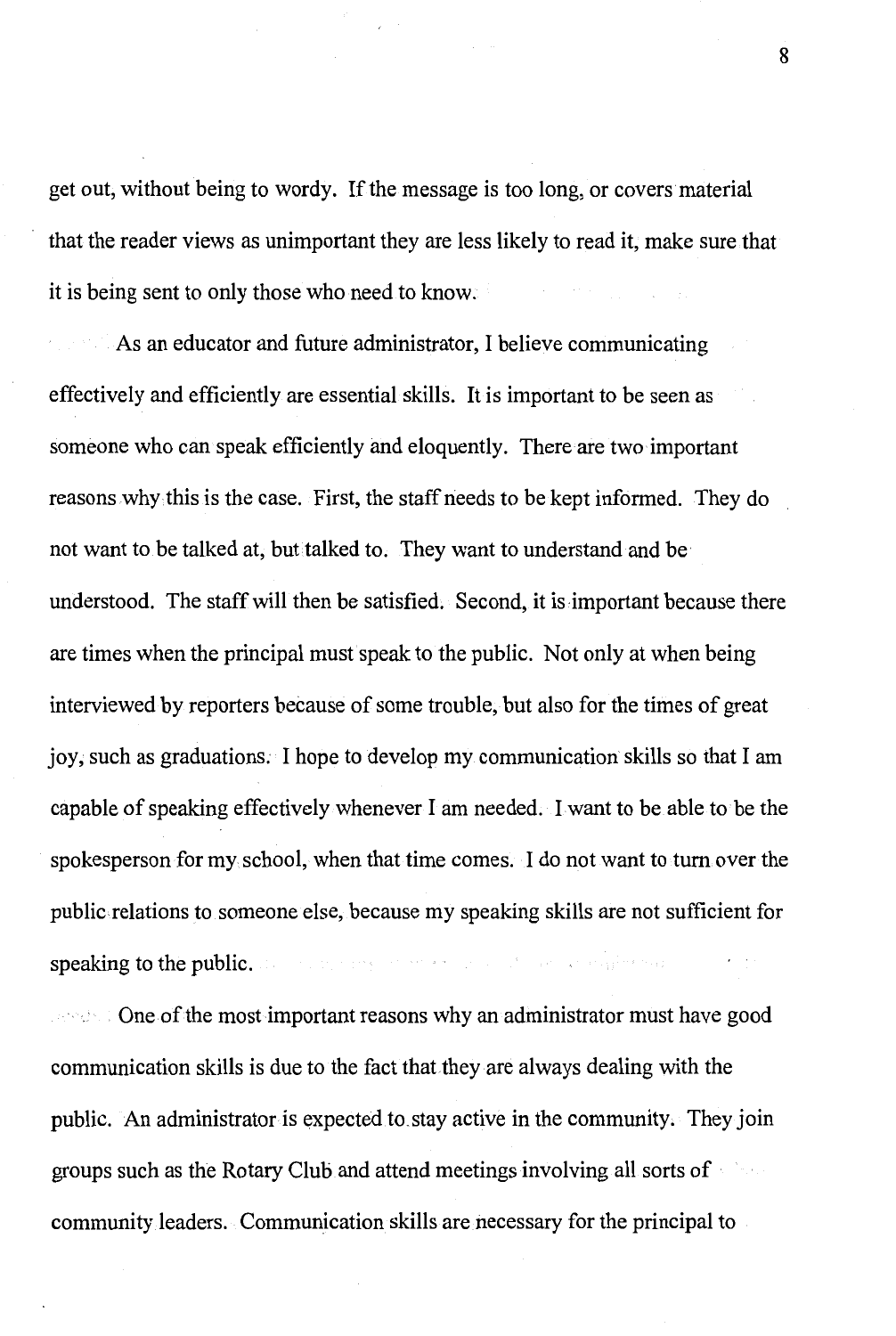exercise effective political leadership which is the sixth ISSL standard. An administrator "must have a.voice and use it to advocate for policies and programs that promote equitable learning opportunities and success for all students regardless of socioeconomic background, race, ethnicity, gender, language, or other individual characteristic. You cannot just advocate for the easy-to-teach, the likeable, or the college-bound. You must be the face and the voice for all students regardless of their circumstances," (Wilmore, 2002, p. 96). For the reasons I have stated above it is important to learn how to communicate effectively and efficiently in written, nonverbal, and verbal forms.

### Having a Vision

A vision for your school is important for an administrator. They are "expected to set goals that will guide an organization in a specific direction," (O'Leary, 2000, p.4). In schools, the administrator is expected to facilitate the mission of the school. When the administrator is hired they need to have an idea about where they want to take the school. They need to articulate the vision and mission to their new staff. Since this is the vision of the administrator the staff needs to buy into the vision. Once the staff has bought into the vision the administrator and the staff need to implement the vision.

The situation I have stated above is a requirement, yet it may only happen in a perfect world. When hired, an administrator must have an idea about where he or she wants the school to go, the purpose of education and how he or she as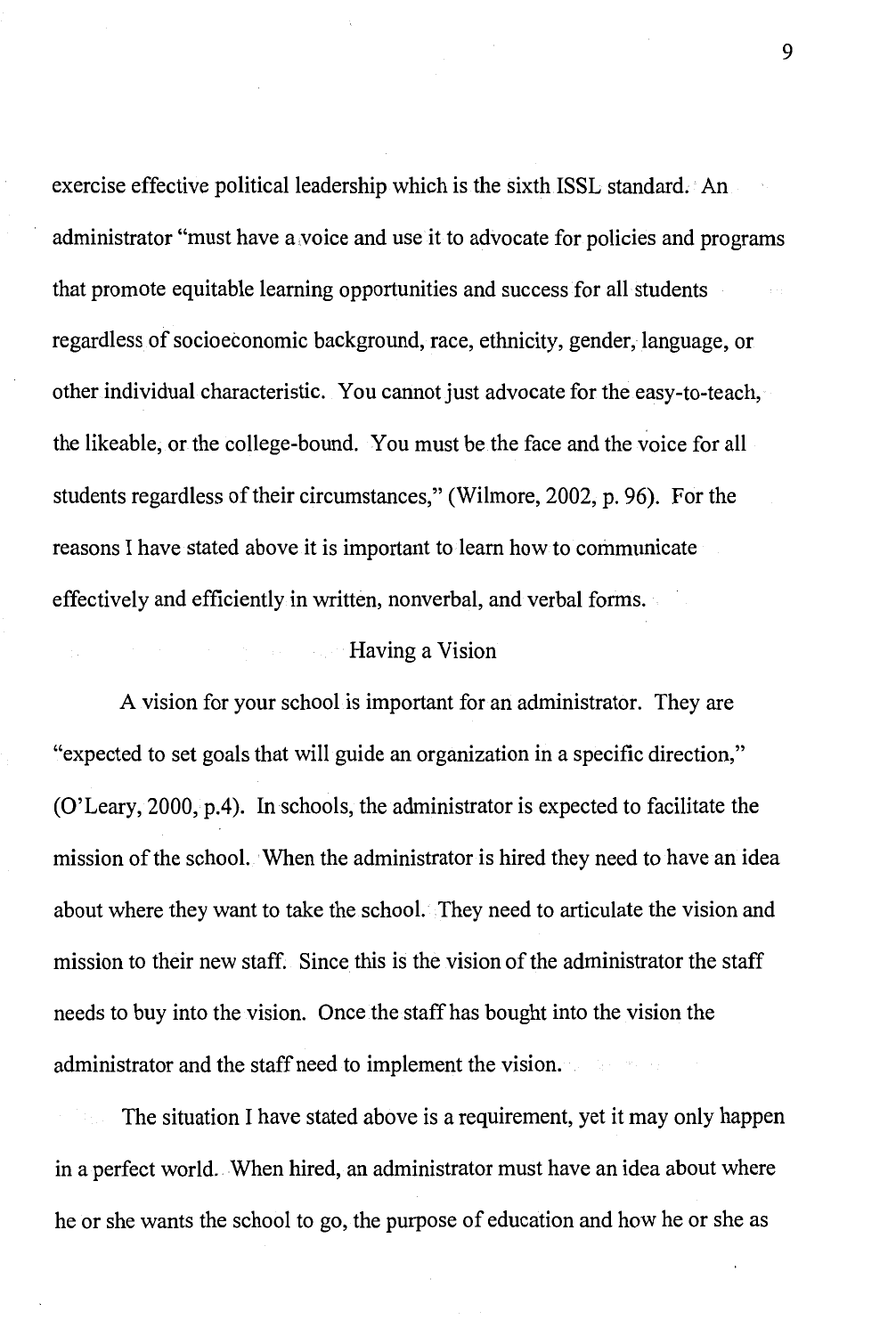leader can accomplish that purpose. But, a new principal needs to get the feel for the school before making any changes. Developing the vision and mission allows for the staff, which has been there longer, to show a possible different path for the school to go. Working with the staff gives the administrator an opportunity to create a shared vision for the school. Allowing staff, students and parents to help create the vision will give them ownership in the school. Lambert (2003) says that "a shared vision based upon the core values of participants and their hopes for the school ensures commitment to its realization," (p.6). With commitment comes coherence of the vision and the learning environment. When there is coherence there is a quality throughout the school. STATISTICS AND RESPONSE

Part of having a vision is being proactive. The principal needs to take the initiative to change the school instead of waiting for something to happen. "Taking the initiative does not mean being pushy, obnoxious, or aggressive. It does mean recognizing our responsibility to make things happen," (Covey, 1989, p. 75). Being proactive means acknowledging, correcting, and learning from mistakes, which is an important part of being a principal. Everyone makes. mistakes, but it is how we handle them that sets apart effective principal from those that are mediocre. Wilmore (2002) says that "falling down and making mistakes, personally and professionally, only proves we are human. It takes real guts to pick yourself up, dust yourself off, and start all over again, but this is the only way your school will ever reach its vision," (p.23).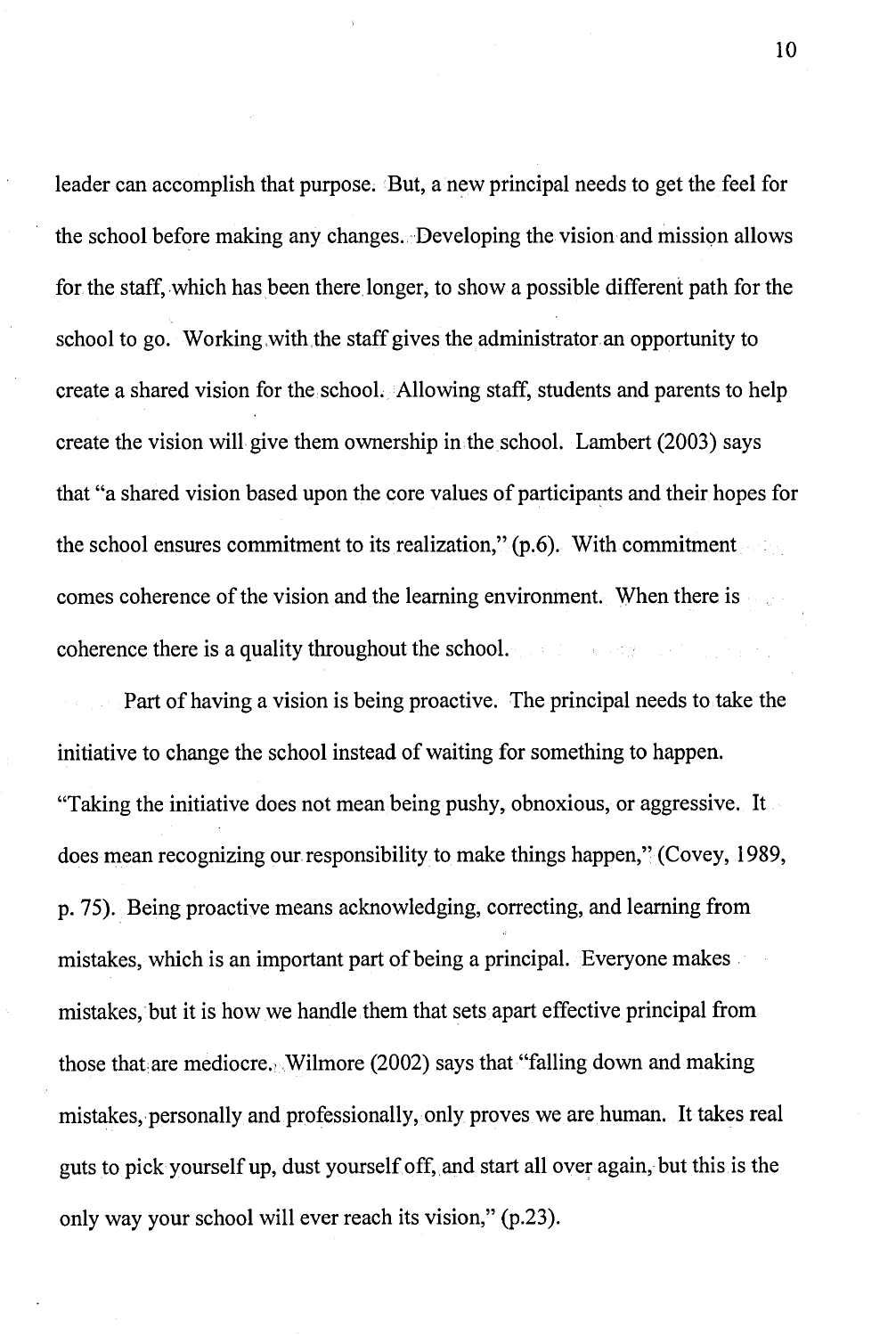Part of the vision must include making the school a more positive place to learn. The single person responsible for the school culture and climate is the principal. He or she will set the tone for the school. The principal is the individual that everyone will go to in times of problems. The principal can choose to react positively or negatively:'The principal that chooses to react positively will have a positive staff and a positive learning environment for the students. Whitaker (2003) gives an example of having a positive attitude. After meeting with an angry parent, "I walk into the hall and a teacher says innocently, "How is your day going?"...I can choose to filter my response: "Things are great, how about with you?" If that teacher feels good about the world, we both move on, smiling. If the teacher has concerns, at least I have not made them worse," (p.29). For a series we will be the second definition of the continent of the series of  $\mathbb{R}$ 

As an educator and future administrator I feel that being a visionary is an essential skill. When I become an administrator I will work with my staff to develop the school's mission. I feel that all the stakeholders should have a say in where the school will go, especially since I may not be able to see what needs to be done right away. I will help them develop a shared vision for the school. Not only will this give me insight into what the school needs, but it will help create a strong commitment to making the vision a reality. After all, what we really want is for the school to move forward, it is better to work with people rather than

เของ เป็น การ์ติกรรม การเล่นและ จันต์ชีรัฐ จน เนื่องการของ ครั้งชีวิต หรือหลังของเขียนที่ เขตรั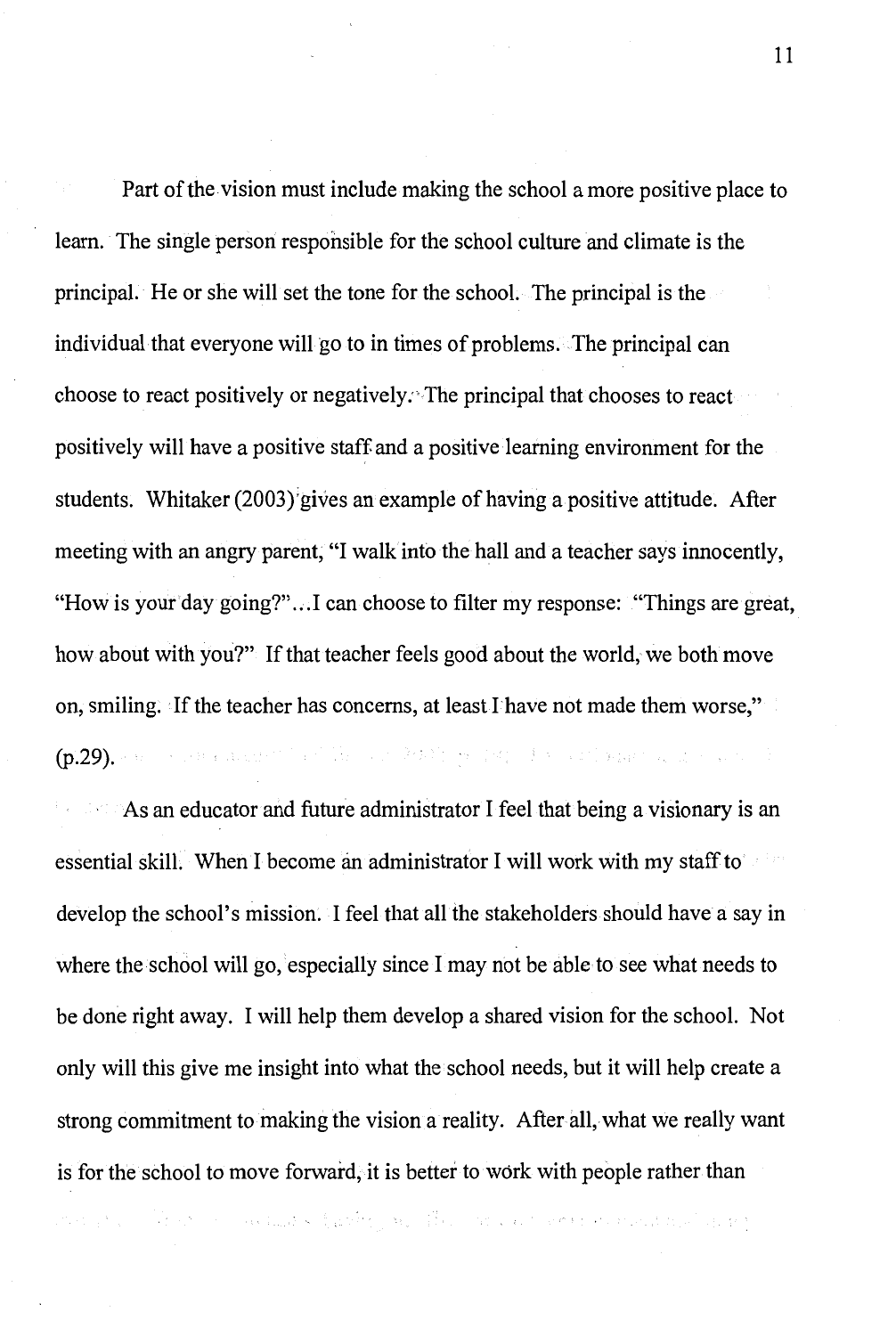through them. An environment of mutual respect and trust will be created by working with the students, staff, and parents.

I feel it will be my duty, as the principal, to set the tone for the school. I want my school to be a positive and caring place for students to learn. "By consistently filtering out the negatives that  $\lceil d \circ \text{not} \rceil$  matter and sharing a positive attitude, we can create a much more successful school. Consciously or unconsciously, *we decide* the tone of our school," (Whitaker, 2003, p. 33).

Being a visionary aligns with the first ISSL standard, the visionary leader. "A school administrator is an educational leader who promotes the success of all students by facilitating the development, articulation, implementation, and stewardship of a school or district vision of learning that is shared and supported by the school community," (Wilmore, 2002, p. 19). The visionary leader must be prepared to encourage others to keep implementing the vision, even if it appears to be failing. They are the ones that motivate the school and all those within to be the very best, and achieve the highest of goals not only for the school, but for themselves. That is why being a visionary is a critical element for being an exemplary leader; *...* · commens each least any order of the collection of

### Being Organized

Good organizational. skills are important for a leader to be effective. I believe that good organizational skills include planning ahead, organizing everything from self to tasks, having an efficient work environment and many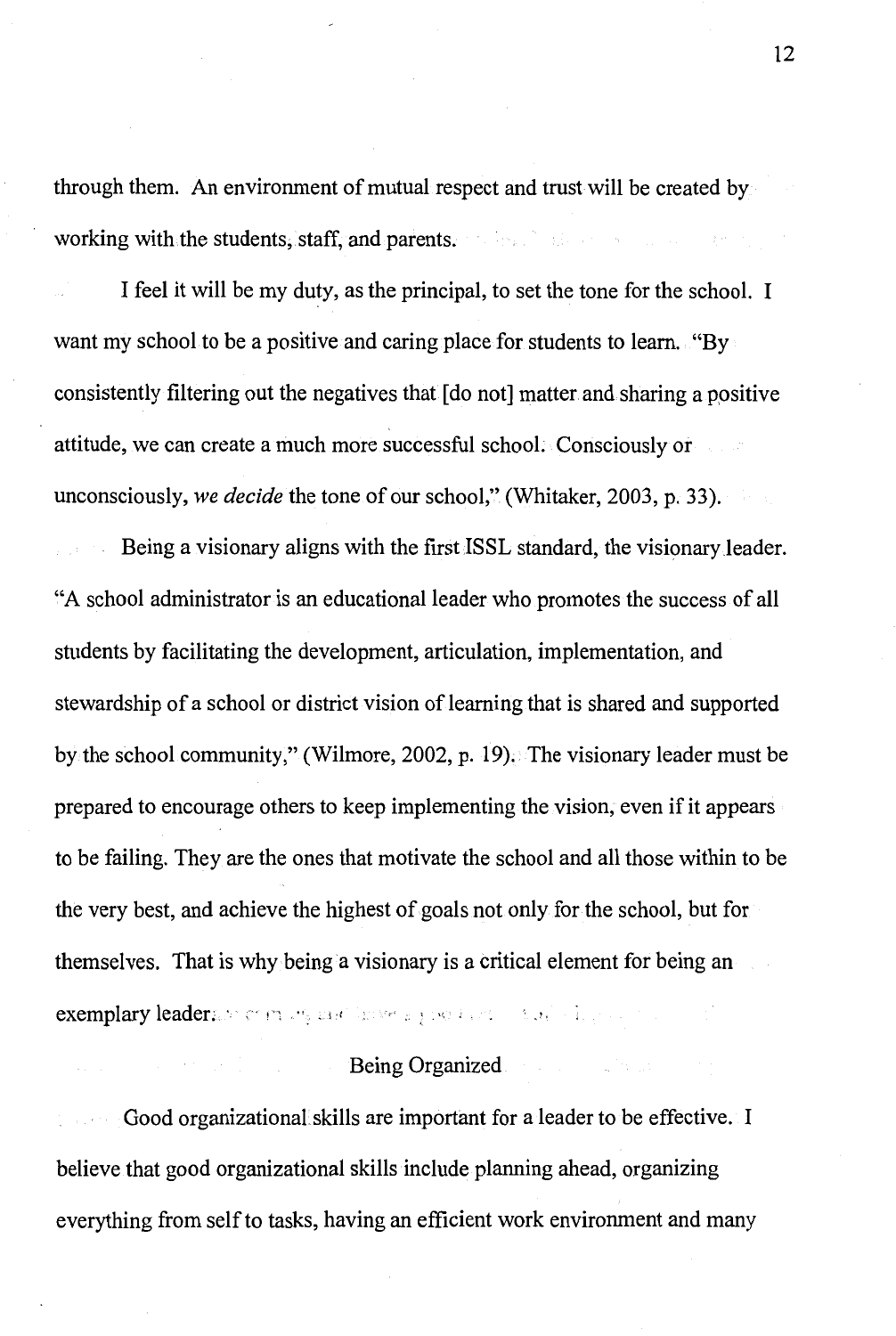others. "An orderly, efficient school environment is prerequisite to the emergence of visionary leadership and optimal student learning," (Brock & Grady, 2004, p.  $29)$  by the state leavest approximately constraint and a normalization  $\alpha$ 

 $\sim$  When a person accepts a job as an administrator, planning must begin immediately. "Planning is the process of determining what is to be achieved, setting appropriate objectives; and identifying action steps for accomplishing them," (Shermerhorn, 1992, p. 22). When beginning the school year a principal needs to be able to look ahead to all the important tasks that will happen during that year. It is important that the principal keeps good records of the tasks that need to be completed. The manufactualization degree the factor is four the con-

**Calendars are one way of keeping record of what needs to be done and** when. Whether the principal chooses to use a day planner, a personal digital assistant, or a computer, they need to keep track of all the big tasks that need to be done. For example the principal can easily look ahead to when ITED testing will take place, and then they will know when to begin planning the schedule for the testing days. The principal will also be able to look at their calendar to see what important events are coming and have a good record of things for upcoming years. As a part of the calendar the administrator must also schedule time for interruptions. The interruptions can include impromptu meetings with faculty, parents, and students as well as crises that may arise.

and english was p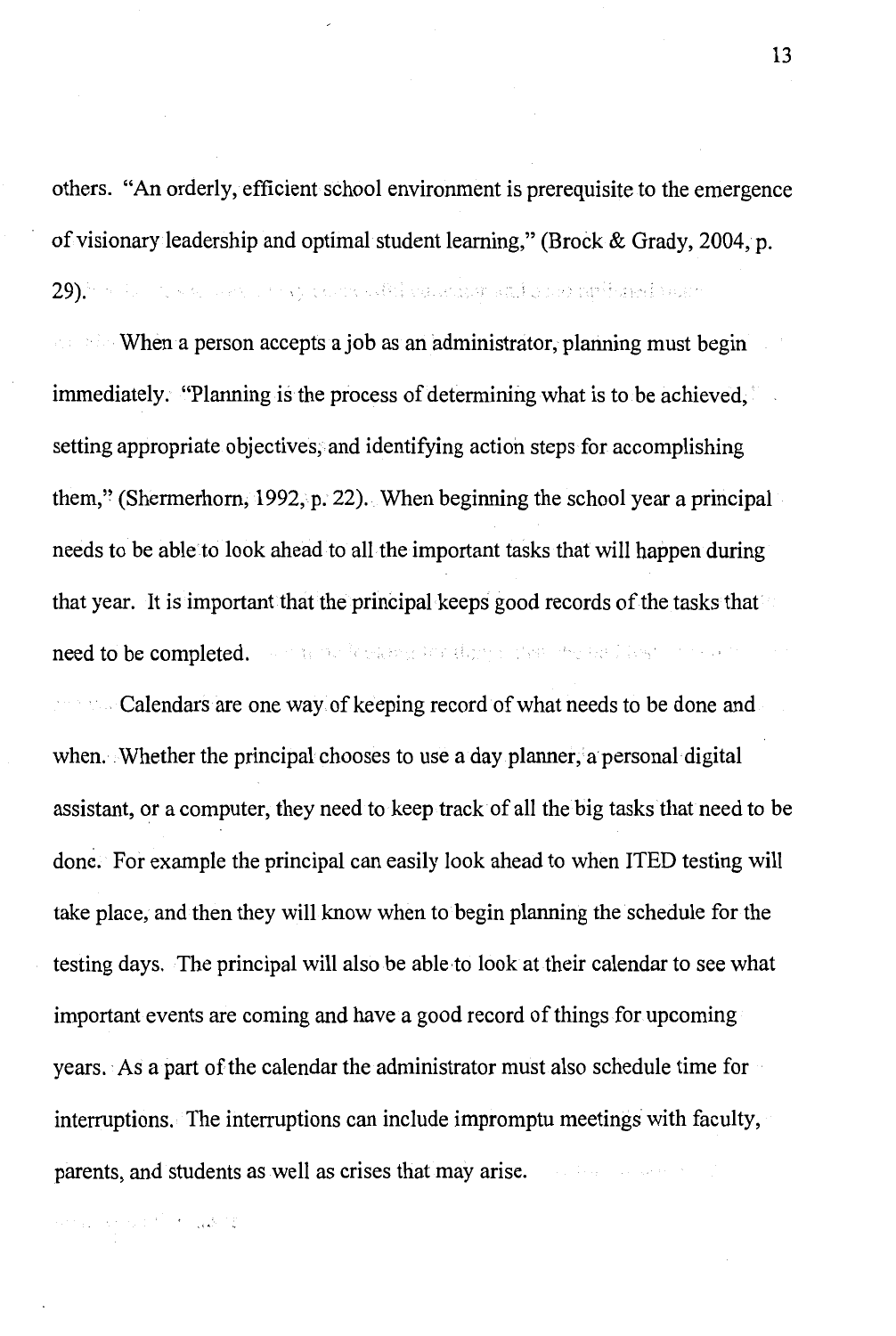Planning is only part of being organized. Having an organizational system is also important. For the past three years I have worked with a woman at West High School, she was a very successful educator and accomplished many wonderful things throughout her career. However, she was the most unorganized . person I have ever met. She could never find anything that she needed, including her keys. Her organizational system included half sheets of paper put into whatever she was currently working on, a money bag with things crammed into it, and a calendar stuffed so full that the covers were falling off. Her classroom was the same; the desk was piled high with random things, such that things were often lost. She spent most of her time looking for things that she had lost. Even though she was successful, she could have been even more productive if she did not have to spend so much time looking for things. The same would be true for an administrator. They can be more productive and successful when they are organized.

Before trying to organize the office, the principal should think about training his or her secretary to handle mail and phone calls. The secretary can , open the mail and determine whether or not it is something that the administrator needs to deal with immediately, soon, or not at all. The same thing can be done with phone calls. The secretary can decide whether a phone call is urgent or not. Having a secretary do these things will help clear up time for the administrator to deal with other tasks.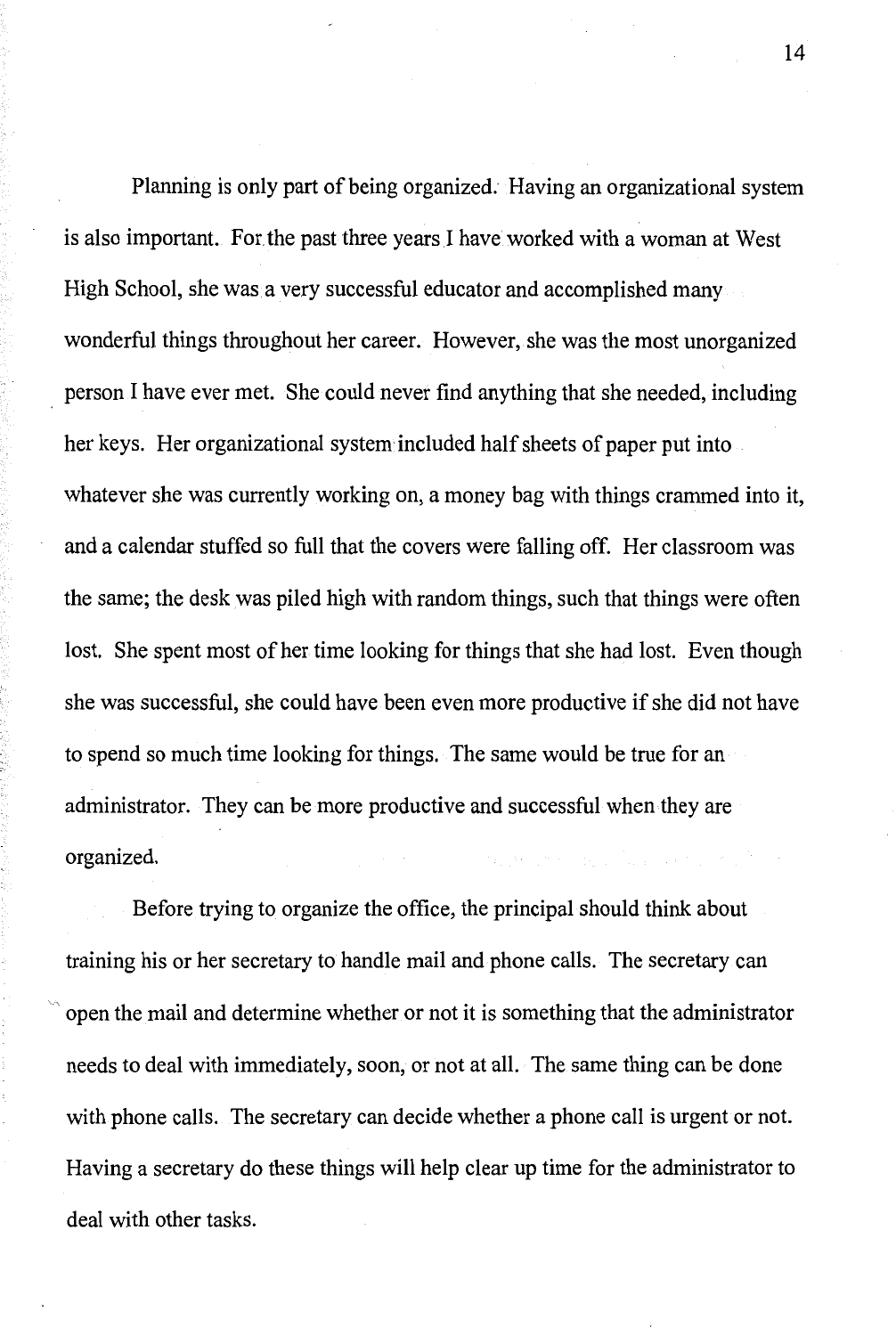All organized people have their own systems for staying organized. However, one very important thing to keep in mind when trying to organize things is that everything has its place. All paperwork that has been dealt with should be filed away as quickly as possible. Having an in-out basket can be very helpful. Everyday the principal can deal with what is in the in-basket and stay on top of things. When something has been dealt with, then it goes into the outbasket for filing. The principal will then know what has been done and what still needs to be completed.  $\omega$  (see a strategy and construction of the strategy of the strategy of

Another aspect of organization:is keeping a tidy office. A tidy office is important for a few reasons. First, the principal will be more productive if the office is tidy. The administrator should be able to find needed items, and not spend as much time looking for items. Second, the principal will often have impromptu meetings with parents, staff, and other important members of the community. A tidy office is more welcoming than an office that is cluttered; Not only will there be less distraction but it can also be an indicator of how effective the principal is as a leader. "Principals who work in rubble, lose,things, waste precious time hunting for them, and convey a message of dubious leadership ability," (Brock& Grady, 2004, p. 70). Lastly, in event of an emergency and the principal is unable to do his or her job, someone else could find important information. In the participant is a studied by the later field for a supervisor of the later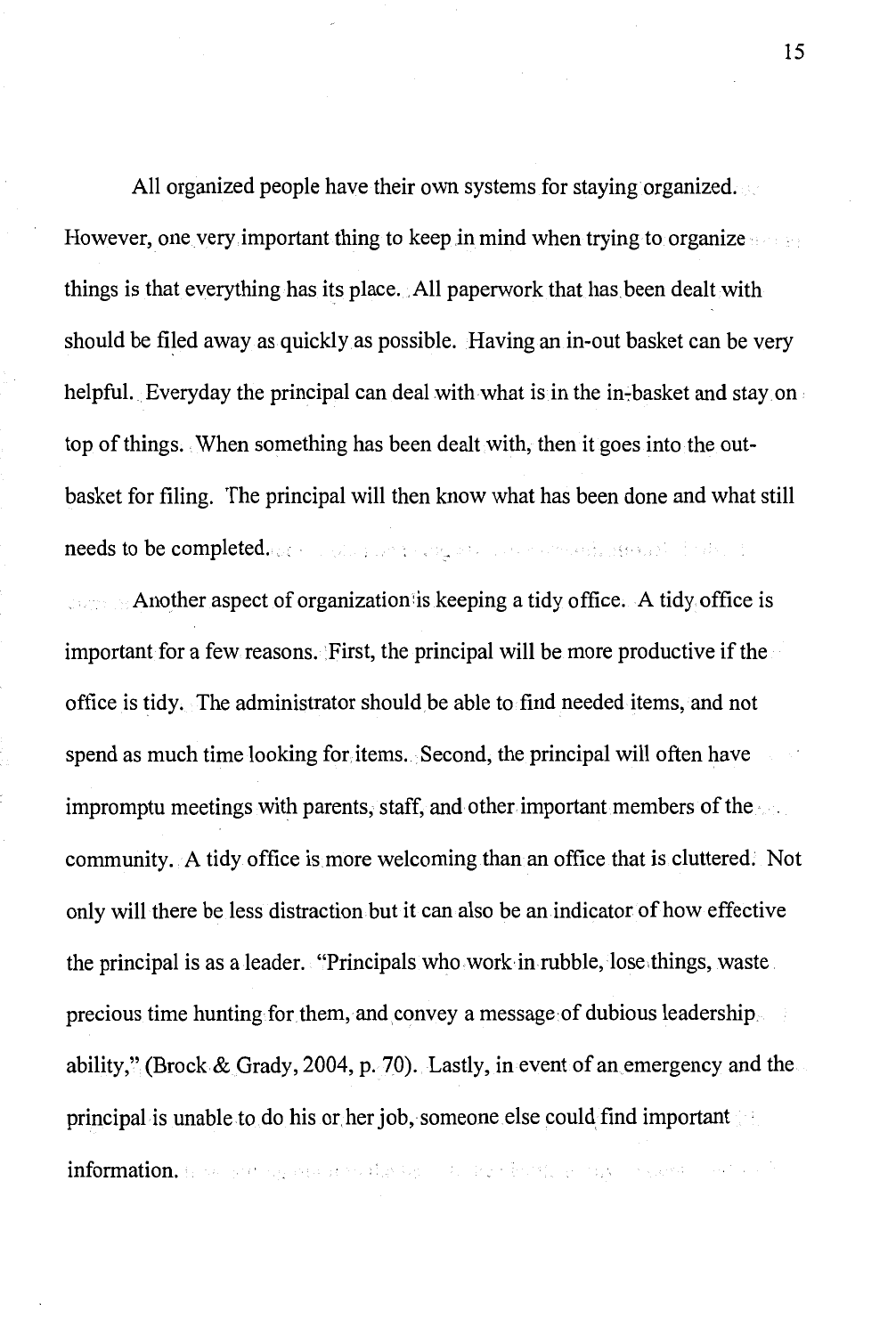During April of my second year of teaching at West High School, our associate principal died suddenly after having surgery. We had a teacher working towards his administrative degree, and he filled her position for the rest of the year. Filling in for her meant that he had to be able to access all files necessary for students as well as daily operations. If she did not have a tidy office this could have been a very large problem since she was responsible for organizing companies and companies and with the control of the companies graduation.

As an administrator I plan on using effective organizational skills. I currently try to plan well in advance. I have kept a calendar from the past two years for Student Senate so that I know what we have done in the past and when. The multi-year calendar helps me plan events for the upcoming year based on when events happened in the past. I am already effective at organizing paperwork and would normally keep a tidy office, no matter what my position. To increase my organizational skills I would make use of my support staff. I am easily drawn into email and tasks like that, so I would have my secretary look over email and mail first. That way I am able to spend my time on what is important rather than trivial. I would also have the secretary use the same method with phone calls. I would then be able to deal with urgent calls first, then at a later time deal with less urgent calls. My organizational skills will help me open up time to deal with crises, as well as getting out into the halls to be visible to my students and staff.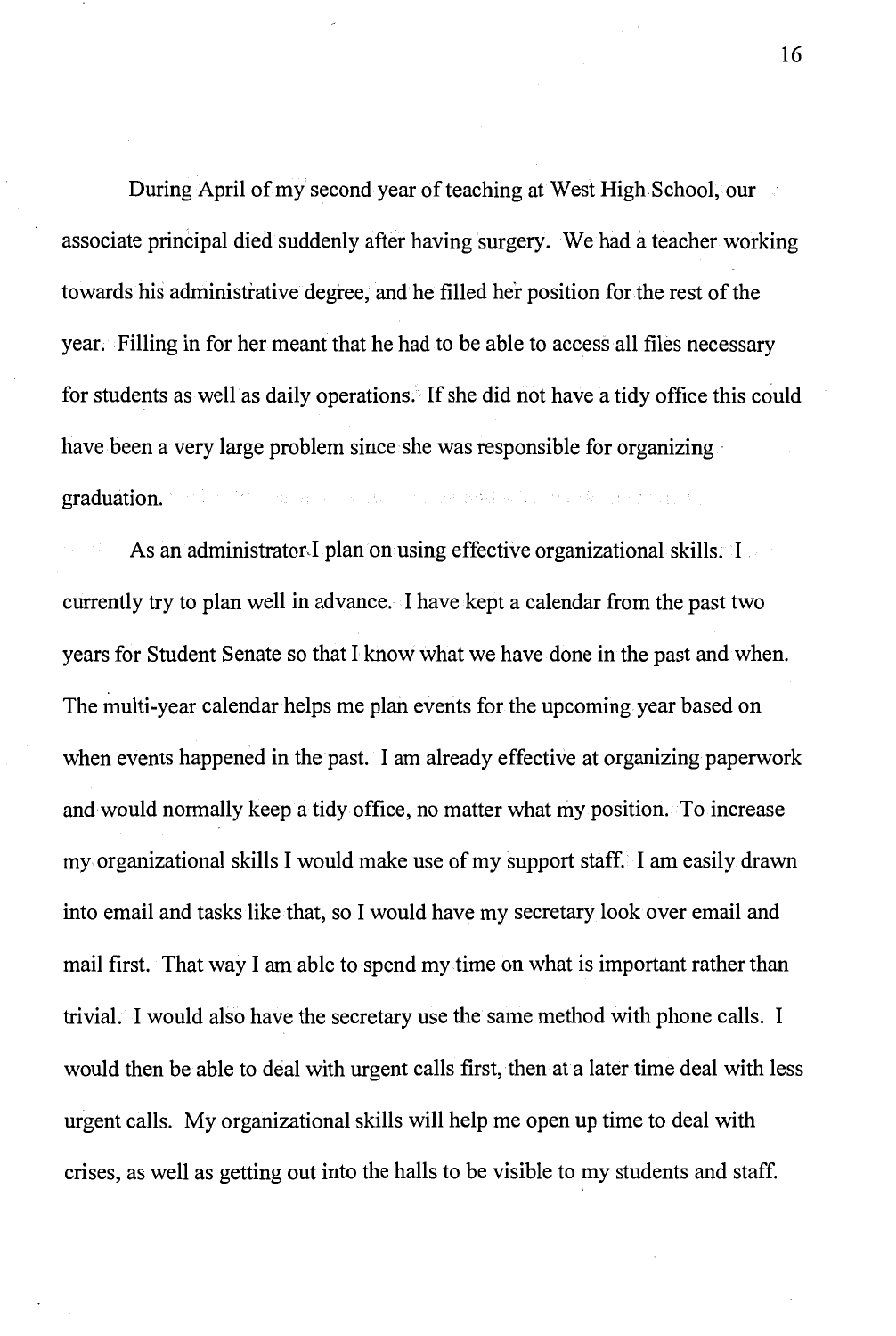Organizational skills are necessary for the principal to exercise effective organizational leadership, the third ISSL standard. "A school administrator is an educational leader who promotes the success of all students by ensuring management of the organization, operations, and resources for a safe, efficient, and effective learning environment," (Wilmore, 2002, p. 52). In order to manage the school organization and operations an administrator must be organized. They should know what has been done in the past and what works· and what is not working. Administrators need to be organized to be able to know how well the school organization and operations are functioning. The second contract the second state

The administrator needs to be able to find all information regarding everything in the building, for example the budget from previous years. The administrator must also recognize what is important and what can be delegated to the associate principals. The principal needs to know when special activities are in advance so they can plan for them. The administrator will also need to meet with faculty, students, and parents concerning the school. First impressions are very important and if the principal's office is untidy then the principal will appear to be inefficient. Therefore, it is very important for all administrators to have good organizational skills. Being organized can separate the most effective principals from those less effective. and a propriate

The company of the limit of employment of the properties of the control of the company of the

complete the state and the state of the argument and the state proposed of the state of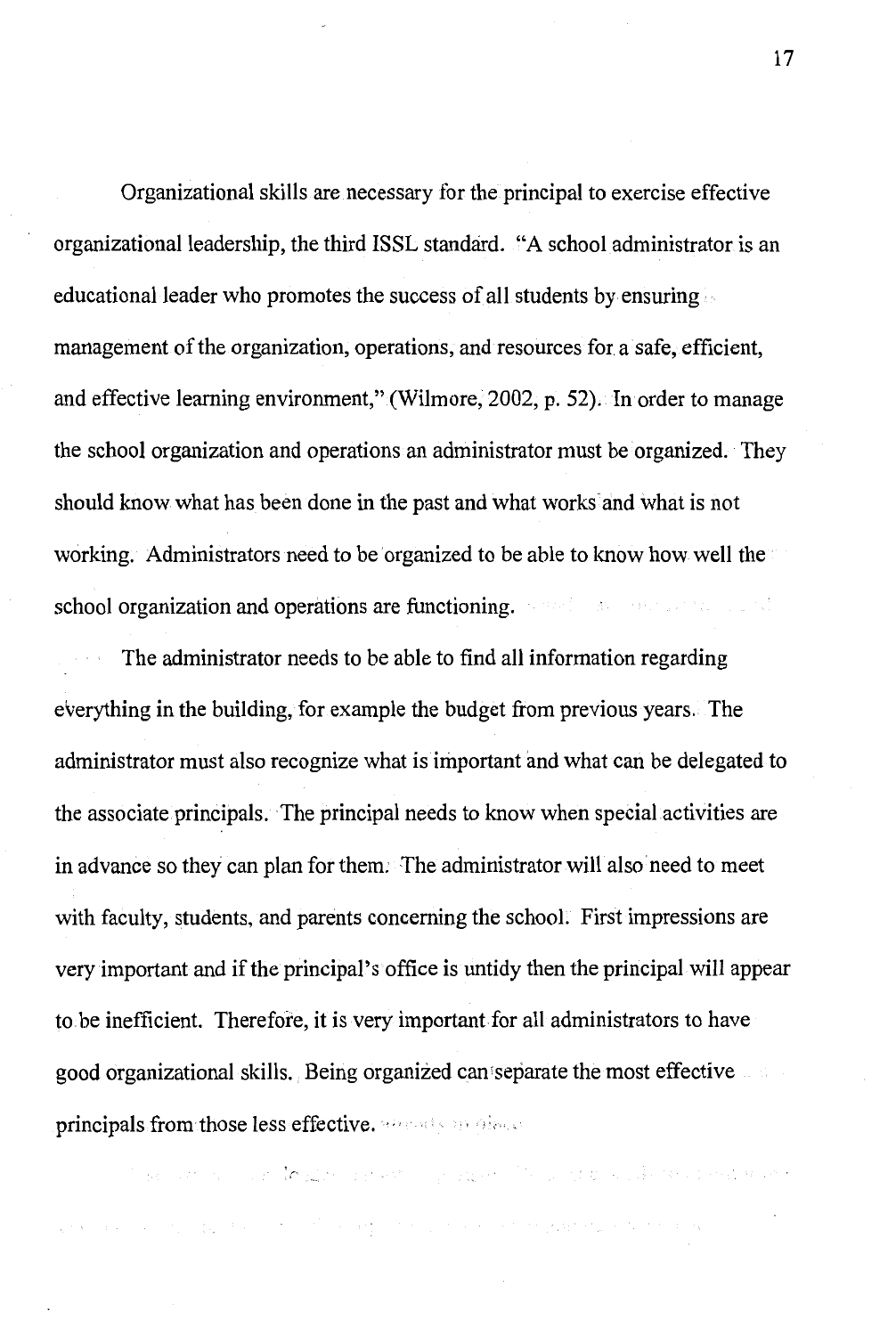### Being an Instructional Leader & Fraders

Administrators, as seen by the community, are not only leaders of the school but also of the teachers. Therefore, being an instructional leader is extremely important for administrators. "Through their work, principals create, nurture; and sustain successful and healthy teaching and learning environments for teachers as well as students. The principal's primary role is in modeling and supporting the learning of others, the essence of instructional leadership," (Cunningham & Cordeiro, 2003, p. 169). Instructional leadership has many areas, including: curriculum, school climate, hiring teachers and staff, motivation, and the country officers, during show, all obsets for except accountability.

The first aspect of being an instructional leader is to be the building's curriculum leader. Many times the school district will mandate that a particular curriculum should be taught. Therefore the principal needs to share the board's vision with his or her school. Sometimes the principal may find that a new curriculum would be beneficial to their school, then he or she becomes an important catalyst in adopting the new curriculum. The principal can survey the parents, students, and staff to learn what is important for each group of people. With this information, the principal can then go to the board and seek to have new curriculum added to the curriculum already in place.

The instructional leader cannot stop there. He or she needs to monitor the teachers to ensure they are adhering to the curriculum and persuade them to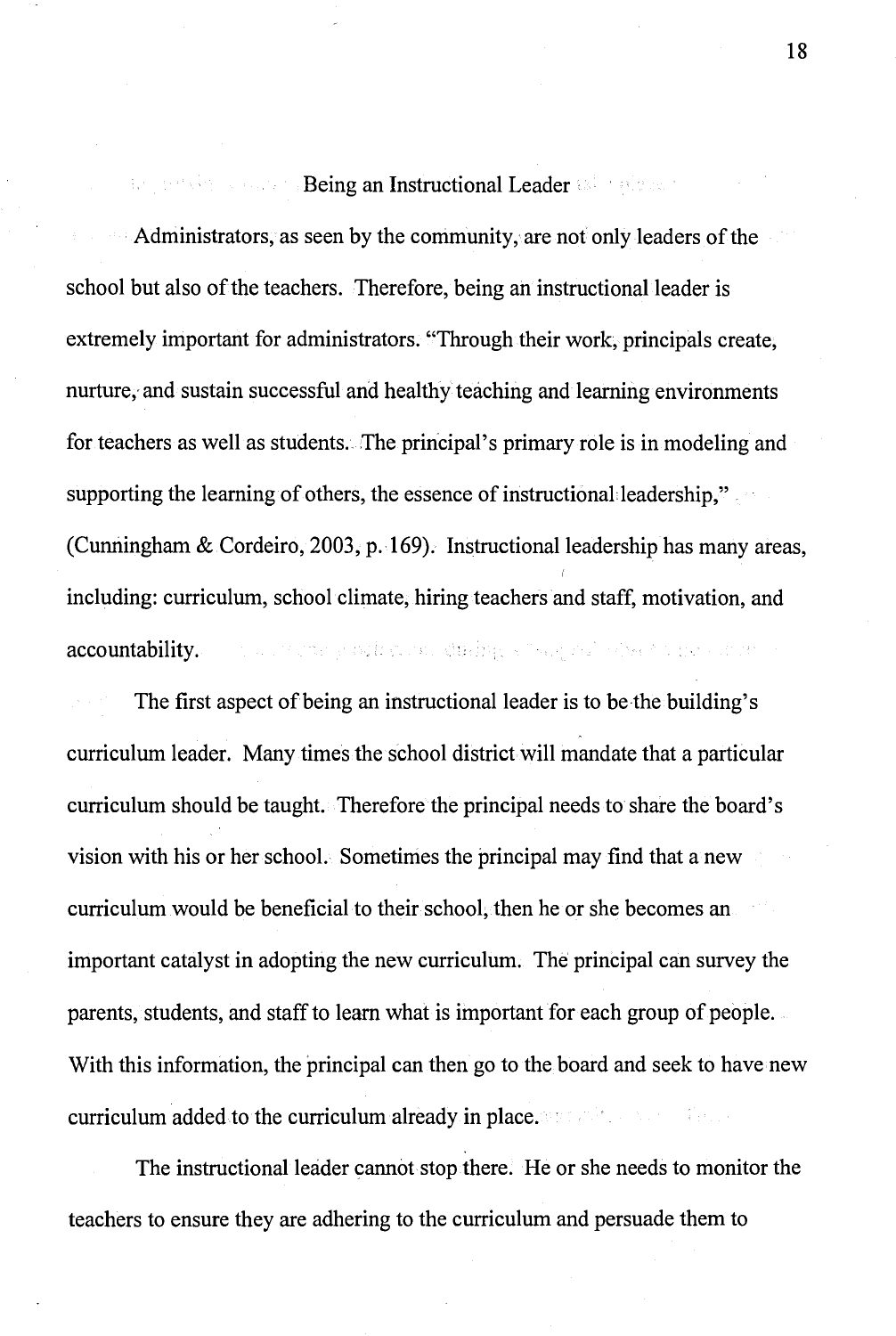continue growth within the curriculum. Monitoring can take place with scheduled and unscheduled.observations. Scheduled observations give the principal insight into how a teacher prepares for his or her class and the observation itself. Sometimes these observations seemed to be staged. "A 'staged' performance is not as accurate as what happens daily inside the classroom," (Brock & Grady, 2004, p. 63). However, if a teacher can demonstrate excellent teaching skills during a "staged" observation, then it shows that the teacher is capable of good teaching. Then the principal can work to help the teacher be an effective teacher daily instead of during only "staged" observations. If a teacher cannot demonstrate excellent teaching behaviors during a "staged" observation then the principal needs to consider his or her choices carefully. An unscheduled observation gives the principal a look into what might be more normal. When making observations, the principal must give feedback to the teacher. The administrator can give positive notes about what went well or feedback on styles that may be unacceptable. Observing the teachers is very important, especially when the performance of schools is judged on how well students achieve.

Successful schools understand that the direct improvement of teaching and learning in every classroom comes via a constellation of individuals and groups who undertake a myriad of activities and initiatives. These activities and initiatives provide continual reflection and changing of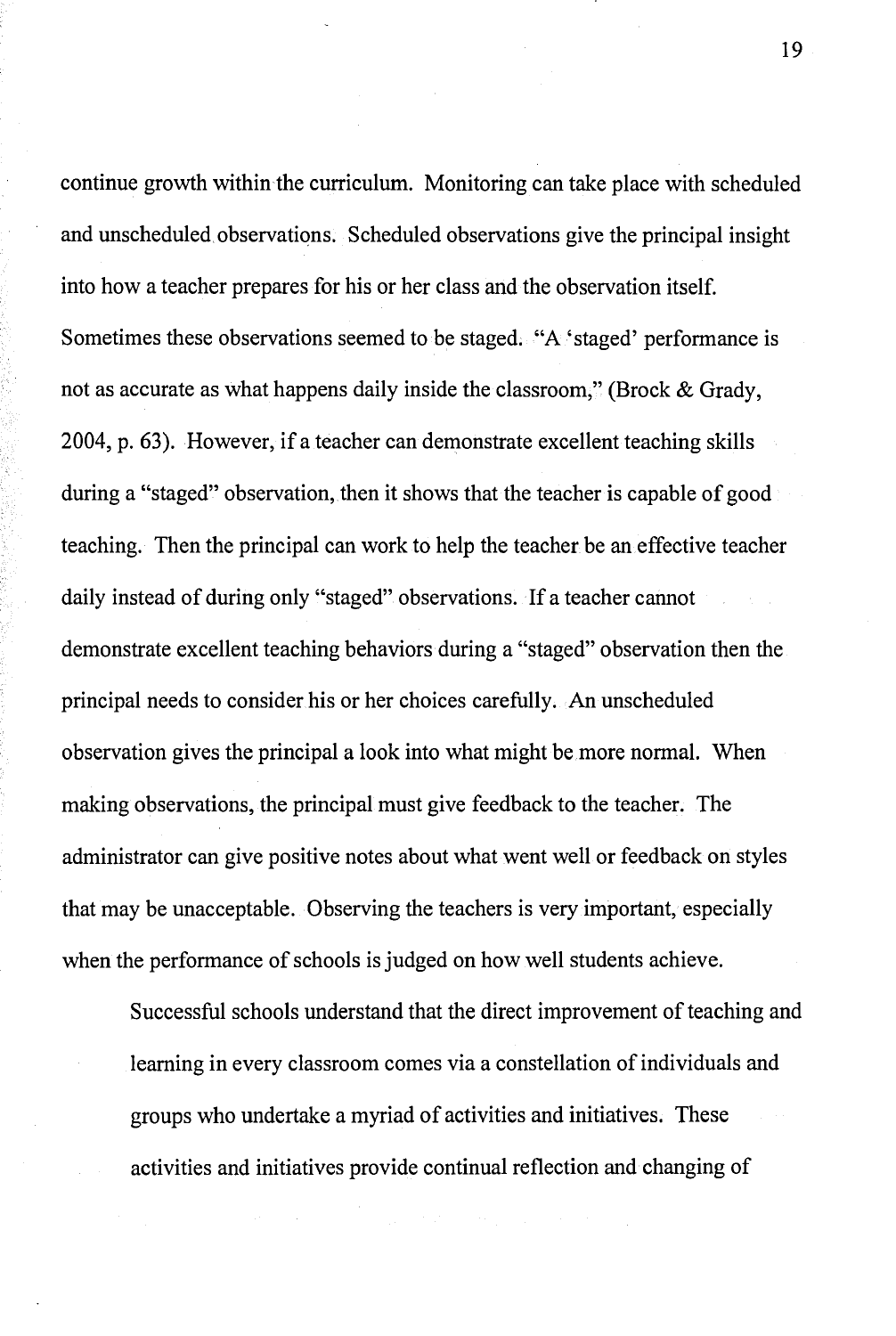classroom practices guided by the educational aspirations of the school (Glickman, 2002, p. 2).

Having a positive school climate is another important aspect of instructional leadership. Many people say they can tell a lot about a school by the way it feels when they first walk in. The feeling is the school climate which is set by the principal. The principal needs to model to students and staff a proper way to behave. When the principal models the acceptable behaviors to his or her staff, they will know what is expected. "Staff members watch and measure the principal's level of enthusiasm, work ethic, and dedication as well as what the principal notices and rewards/'.(Brock & Grady, 2004, p. 54). Teachers, in tum, model the acceptable behavior to their students. When the teachers see an improvement in their student's behaviors they feel better about their school. The school climate becomes positive because students and staff have a greater connection to their school. Another part of school climate is the physical building. The administrator needs to make sure that graffiti,is taken care of, the walls are not dingy and dirty, and the building is in the best possible shape. When the building is inviting the students and staff will have a higher morale, which in turn helps student achievement. as the state of the state is the state of the state of

Hiring teachers is another aspect of instructional leadership. Hiring a new teacher allows the principal to bring great teachers into his or her school. Whitaker (2003) states that "the quickest way to improve your school is to hire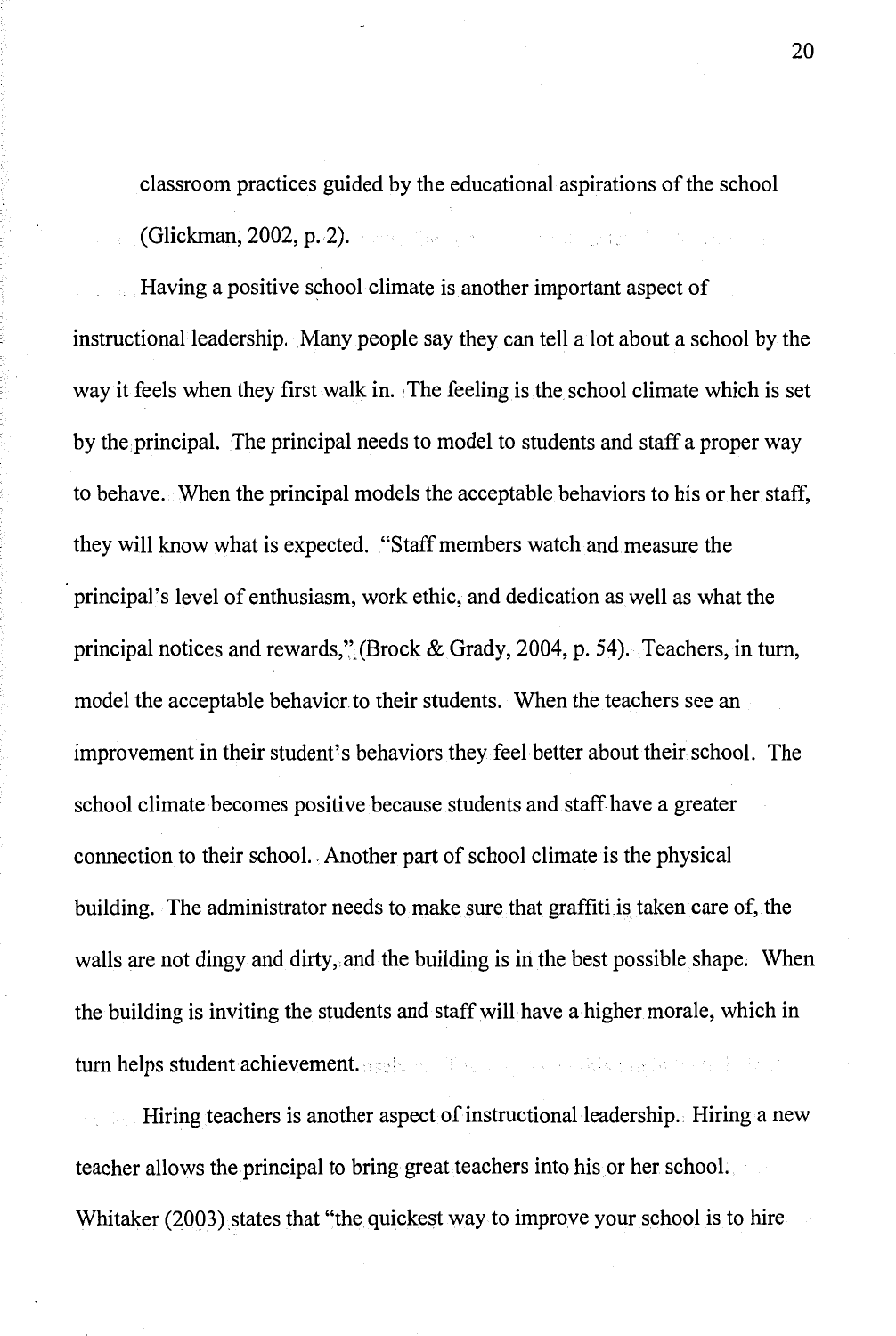great teachers at every opportunity," (p. 43). It is very important to hire great teachers because they will help bring the school up to their level. When great teachers do wonderful things, others notice and try to emulate styles of that teacher. However, it is important to note, that a principal must help make new teachers feel welcome. When great teachers do not feel welcome, they can fall into the groups of teachers that spend their time bad mouthing students and administrators in the teacher's lounge. The environment then becomes toxic.

Another aspect of instructional leadership is motivation. The administrator must learn how to motivate the students and staff to be their very best. Alderman (2004) states that "the taskfor schools is to foster a will to learn and 'the teacher's role is to encourage both confidence and high achievement in their students'," (p. 14). With this in mind, the administrator must help the teachers by motivating students to learn. Motivating students to learn is a very difficult task, but with the help of parents and staff it may be manageable.

The best way to begin is to help students achieve a higher self-esteem. If the student believes that he or she can learn, then they will. Working on selfesteem should be done at all levels of school. Children will learn so much more when they feel better about themselves. The way to do this might be to help the students engage themselves and teach them to use their resources to their fullest extent. 'When they succeed, no matter how small the success is, they will feel better about doing it themselves. "[S]elf-esteem is something students experience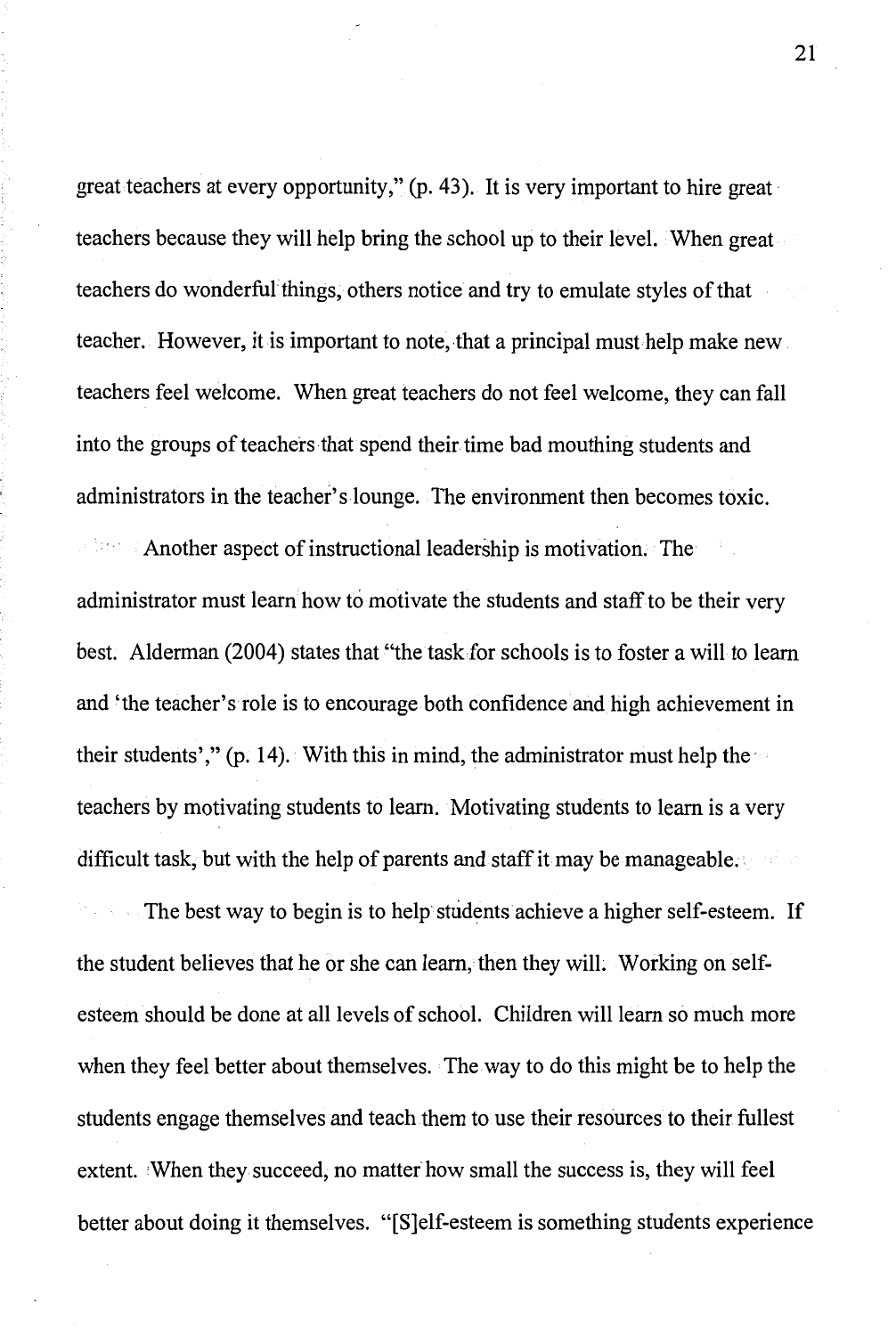when they engage in something fully and use their resources fully, as when they are striving to master something new," (Dweck, 2000, p. 129). Motivation can be in the form of inspirational emails sent to the staff, encouraging remarks over the intercom, or even encouragement to staff or students in the hall. Motivation, on some level, should take place everyday.

The last aspect of instructional leadership is accountability. The accountability is for all levels of the staff, including the administrator. The administrator needs to make sure that the staff is accountable for what the students are learning and how they learn. The newest way to look at accountability is using a student-centered approach, also known as holistic accountability. "The terms 'student-centered accountability' or 'holistic accountability' refer to a system that includes not only academic achievement scores, but also specific information on curriculum, teaching practices, and leadership practices," (Reeves, 2004, p. 6). Student-centered accountability also balances both quantitative and qualitative indicators.

Reeves (2004, p. 122) lists seven principles for accountability. The principles follow with a key question to ask. Administrators should ask themselves these questions as they try to be more accountable.

*Congruence:* Is the accountability system compatible with rewards and incentives already in place in the district? For the first property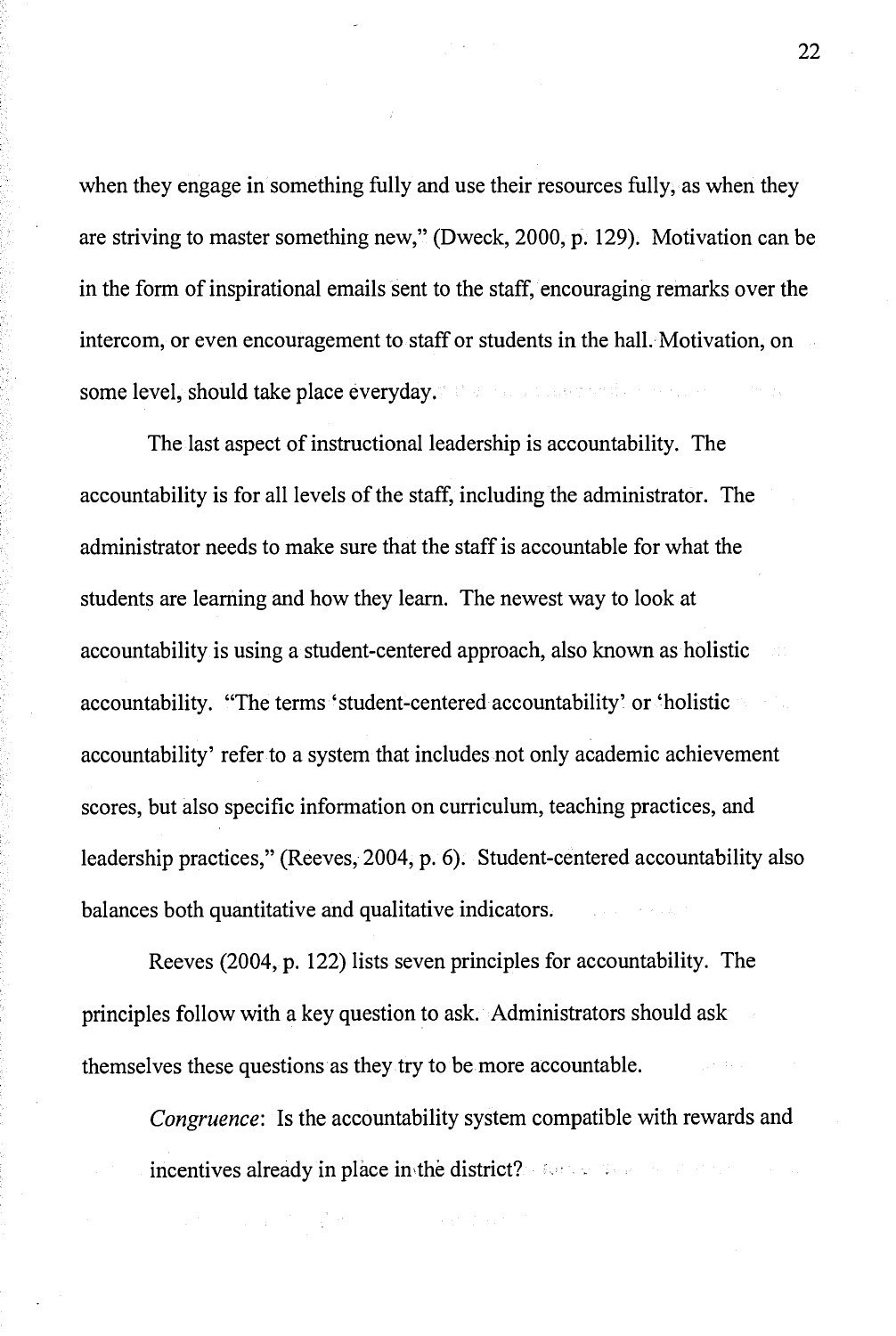*Respect for diversity:* Does the accountability system include multiple measures of student achievement, some of which apply to all schools and some of which apply to individual schools based on school needs? *Accuracy:* Are the measures outlined for the system correct, are they used appropriately, and do they reflect the use of alternative evidence rather dethen only test scores? The conditions in particular product for the con-

*Specificity:* Does the accountability system delineate clear ideas of what is expected and what must be done to help students achieve ( descriptive and prescriptive)? Superstitute of a company of a state structure of the company of

*Feedback for continuous improvement:.* Does the accountability system allow.for both formative and summative evaluations, and are the results used to make informed decisions about school improvement and new initiatives?

*Universality:* Is there accountability not only for students, but also for central office, board members, parents, teachers, arid school administrators? We are the first proportional contribution of the contribution of

*Fairness:* Is the accountability system structured so that everyone knows the rules of the game, the rules are applied consistently, and all have the

opportunity to play by the same rules?

Asking these questions will help school administrators decide how to develop an accountability system for their school and district.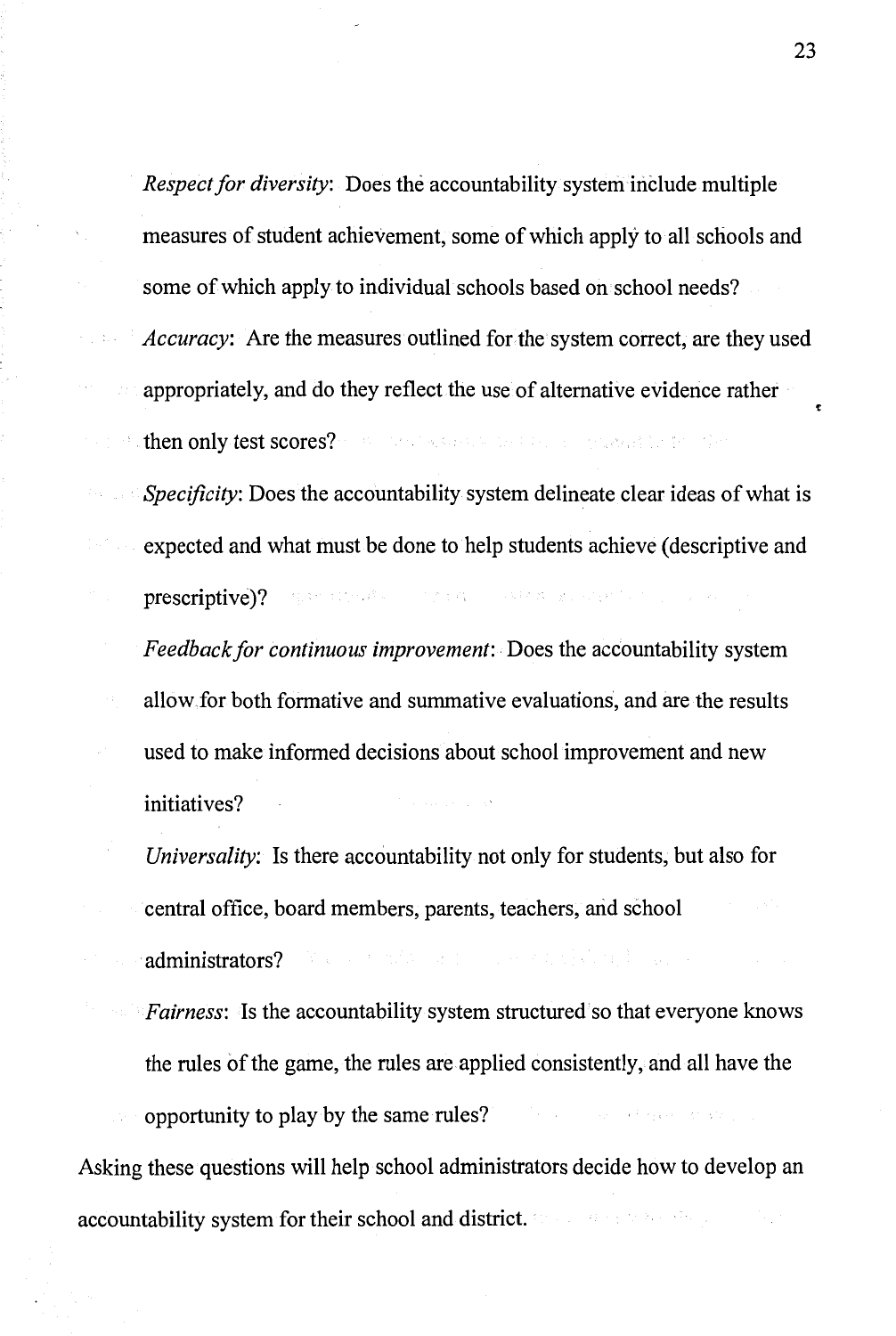Being an instructional leader aligns with the second ISSL standard, the instructional leader. "A school administrator is an educational leader who promotes the success of all students by advocating, nurturing, and sustaining a school culture and instructional program conducive to student learning and staff professional growth," (Wilmore, 2002, p. 32). The instructional leader must be prepared to be an advocate for the curriculum and be accountable for that curriculum and the way it is taught. They are the ones that motivate the students and staff to be the very best, and achieve the highest of goals. They need to hire great teachers at every opportunity. The administrators must observe all their staff to make sure the level of excellence is maintained and the curriculum is being taught properly. For these reasons, and many more, that it is why being an instructional leader is a critical element for being an exemplary leader.

#### Conclusion

Communication is the ground work for everything. Without it an administrator cannot effectively move their school forward. However, the school needs a direction to go. When an administrator has a vision, he or she can lead the school in that direction. Thus, making the school a better place.

In order for the school to be an effective building, it is helpful to have an administrator that has good organizational skills. When the administrator is organized, the school will be more organized. Finally, a school is built for instruction. Above all else, an administrator must remember why they are there,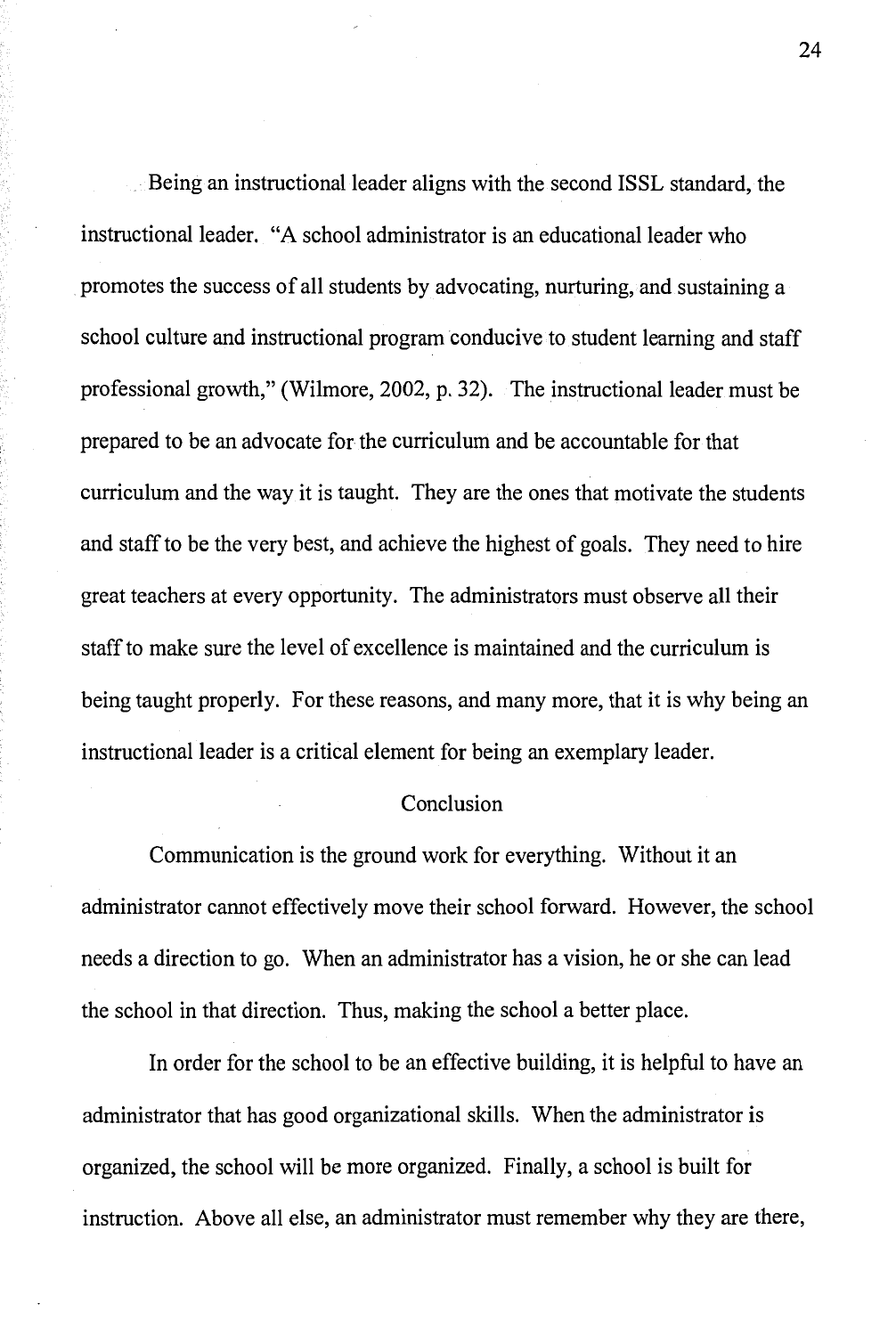to assist the staff in teaching children. The administrator must hold teachers accountable for their instructional practices.

*Allecta* Without communication, having a vision, being organized, and being an instructional leader, an administrator will be limited in their impact. When an administrator uses all these elements they will be highly effective with a significant impact on faculty and staff. Administrators must have many more skills than just these four. However, these are four core elements that are essential for exemplary educational leadership.

 $\mathcal{H}^{\mathcal{A}}(\mathcal{B})=\mathcal{H}^{\mathcal{A}}(\mathcal{A})=\mathcal{H}^{\mathcal{A}}=\mathcal{H}^{\mathcal{A}}(\mathcal{B})\mathcal{H}^{\mathcal{A}}(\mathcal{A})=\mathcal{H}^{\mathcal{A}}(\mathcal{B})\mathcal{H}^{\mathcal{A}}(\mathcal{B})=\mathcal{H}^{\mathcal{A}}(\mathcal{B})\mathcal{H}^{\mathcal{A}}(\mathcal{B})=\mathcal{H}^{\mathcal{A}}(\mathcal{B})$ 

in the Andrea Contague of the State of Antwork of Angles Contague in the Contact of dans constitut

Commentation of the model B. (B) It is a solution of the post

The matrix of the second control of the first second control of the second control of the second control of the second control of the second control of the second control of the second control of the second control of the the Society of the state of the state of the state of the state of the state of the state of the state **"我的是我们的人,我们也不能会不能会不能会不能会不能会不能会不能会**。" an di Kabupatén Kabupatén Grégory.<br>Kacamatan Kabupatén Jawa Tarta di Kabupatén Kabupatén Jawa Kabupatén Jawa Kabupatén Jawa Kabupatén Jawa Kabupa  $\alpha$  and  $\beta$  , where  $\alpha$  is the contraction of the expectation matrix  $\alpha$  , and

and the control of the control of the control of the control of the control of the control of the control of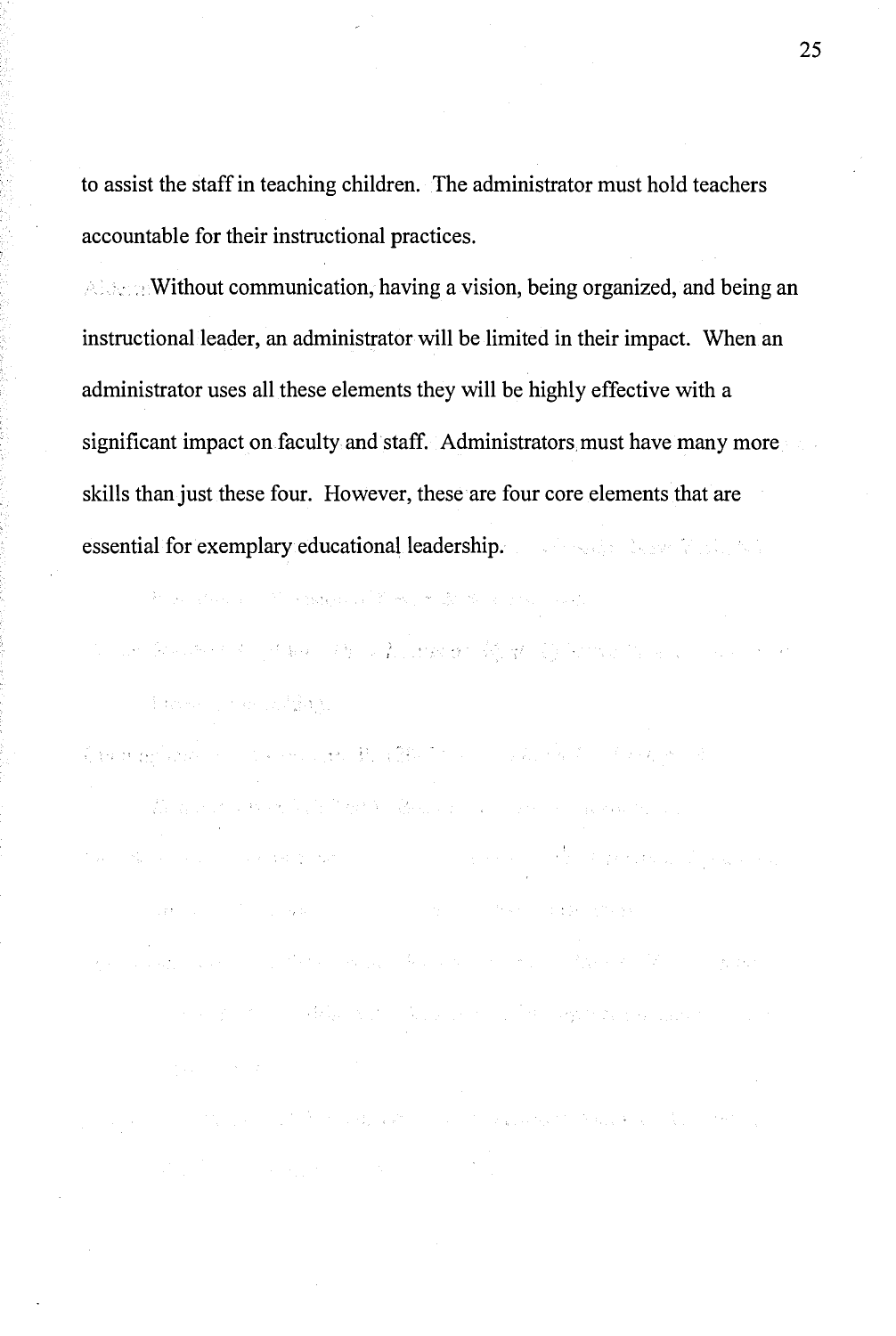#### references of the fact and accounts

Mathematic Communication of the state and and finished and

Alderman, M. Kay. (2004) *Motivation for Achievement: Possibilities for Teaching and Learning* (2<sup>nd</sup> ed.). Mahwah, NJ: Lawrence Erlbaum Associates, Inc.

Brock, B. & Grady, M. (2004) *Launching Your First Principalship: A Guide for Beginning Principals.* Thousand Oaks, CA: Corwin Press.

Covey, Stephen R. (2003) *Principle-Centered Leadership.* New York, NY: Free Press, a Division of Simon & Schuster, Inc.

Covey, Stephen R. (1989). *The* 7 *Habits of Highly Effective People.* New York: Fireside Publishing.

Cunningham, W. & Cordeiro, P. (2003) *Educational Leadership: A Problem-Based Approach* (2<sup>nd</sup> ed.). Boston: Pearson Education, Inc.

Dweck, Carol S. (2000) *Self-Theories: Their Role in Motivation, Personality, and Development.* Lillington, NC: Edwards Brothers;

Glickman, Carl D. (2002) *Leadership for Learning: How to Help Teachers* 

*Succeed.* Alexandria, VA: Association for Supervision and Curriculum Development.

Johnson, LouAnne. (2004) *The Queen of Education: Rules for Making School Work.* San Francisco, CA: Jossey-Bass.